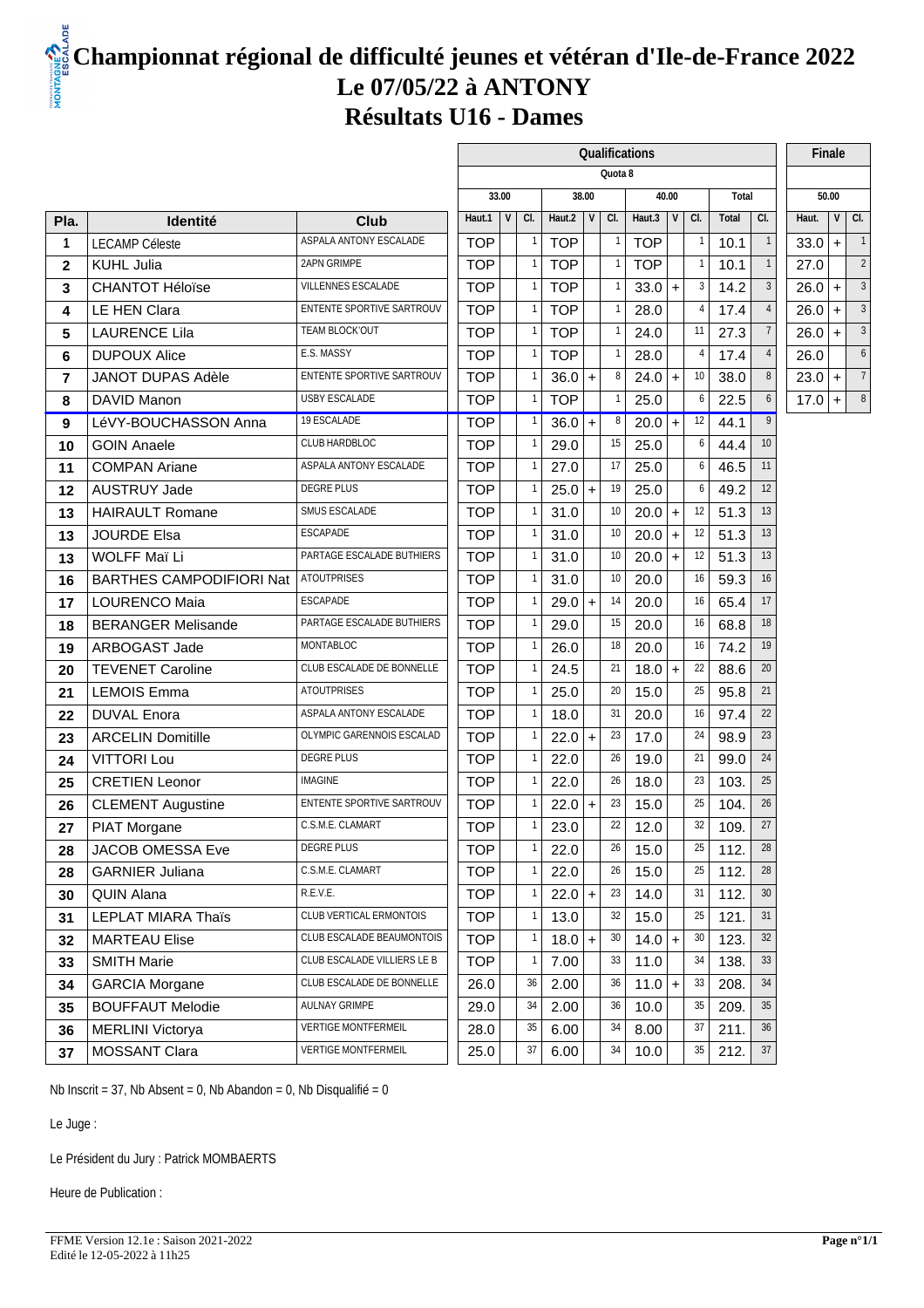## **Championnat régional de difficulté jeunes et vétéran d'Ile-de-France 2022 Le 07/05/22 à ANTONY Résultats U16 - Hommes**

|                |                             |                                   | Qualifications |                 |            |       |                    |            |                    |     |       |                 |            | Finale |                |
|----------------|-----------------------------|-----------------------------------|----------------|-----------------|------------|-------|--------------------|------------|--------------------|-----|-------|-----------------|------------|--------|----------------|
|                |                             |                                   |                |                 |            |       | Quota <sub>8</sub> |            |                    |     |       |                 |            |        |                |
|                |                             |                                   | 21.00          |                 |            | 48.00 |                    | 35.00      |                    |     | Total |                 |            | 50.00  |                |
| Pla.           | <b>Identité</b>             | <b>Club</b>                       | Haut.1         | $\vee$<br>a.    | Haut.2     | V     | CI.                | Haut.3     | $V \mid G$ .       |     | Total | a.              | Haut.      |        | $V$ $\alpha$ . |
| $\overline{1}$ | <b>GSELL Adrien</b>         | <b>TEAM BLOCKOUT</b>              | <b>TOP</b>     |                 | <b>TOP</b> |       |                    | <b>TOP</b> |                    |     | 13.7  | $\overline{1}$  | <b>TOP</b> |        |                |
| $\mathbf{2}$   | <b>SKRABACZ Eliott</b>      | LE8ASSURE                         | <b>TOP</b>     | -1              | <b>TOP</b> |       |                    | <b>TOP</b> |                    |     | 13.7  | $\overline{1}$  | 31.0       |        | 2              |
| 3              | HEDDAD-VAN BELLEGHEM Ti     | LE8 ASSURE                        | <b>TOP</b>     |                 | <b>TOP</b> |       |                    | 30.0       |                    | 6   | 23.8  | 6               | 30.0       | $+$    | 3              |
| 4              | MARQUEZ Owen                | <b>BLOCKOUT LISSES</b>            | <b>TOP</b>     | $\overline{1}$  | <b>TOP</b> |       |                    | 33.0       | $\ddot{}$          |     | 19.4  |                 | 27.0       | $+$    |                |
| 5              | <b>MUCCHIELLI Sasha</b>     | LE8 ASSURE                        | <b>TOP</b>     |                 | <b>TOP</b> |       |                    | <b>TOP</b> |                    |     | 13.7  | $\overline{1}$  | 27.0       |        |                |
| 6              | <b>ECOTIERE Nell</b>        | PARTAGE ESCALADE BUTHIERS         | <b>TOP</b>     |                 | <b>TOP</b> |       |                    | 30.0       | $\ddot{}$          | 5   | 21.7  | 5               | 21.0       | $+$    | 6              |
| $\overline{7}$ | <b>MOREAU Maxence</b>       | SURESNES ESCALADE                 | <b>TOP</b>     | $\mathbf{1}$    | <b>TOP</b> |       |                    | 28.0       | $\ddot{}$          |     | 25.7  | $\overline{7}$  | 19.0       | $+$    |                |
| 8              | <b>ZOPPI Romain</b>         | <b>C.S.M.E. CLAMART</b>           | <b>TOP</b>     |                 | <b>TOP</b> |       |                    | 27.0       | $\ddot{}$          | 8   | 28.4  | 8               | 7.00       | $+$    | 8              |
| 9              | <b>BOUTRAIS Oscar</b>       | <b>ATOUTPRISES</b>                | <b>TOP</b>     | $\overline{1}$  | <b>TOP</b> |       |                    | 27.0       | $\ddot{}$          | 8   | 28.4  | 8               | 7.00       |        | 9              |
| 10             | <b>ORJAS Arthur</b>         | SURESNES ESCALADE                 | <b>TOP</b>     |                 | <b>TOP</b> |       |                    | 27.0       |                    | 10  | 30.8  | 10 <sup>°</sup> |            |        |                |
| 11             | <b>LANE Nathan</b>          | GRIMPE EN TÊTE                    | <b>TOP</b>     |                 | <b>TOP</b> |       |                    | 26.0       | $\ddot{}$          | 11  | 32.3  | 11              |            |        |                |
| 12             | MICHON BAZILE Léopold       | <b>MEAUX ESCALADE</b>             | <b>TOP</b>     | $\mathbf{1}$    | <b>TOP</b> |       |                    | 26.0       |                    | 12  | 33.7  | 12              |            |        |                |
| 13             | <b>EMERY Louis</b>          | <b>BLOCKOUT LISSES</b>            | <b>TOP</b>     |                 | <b>TOP</b> |       |                    | 24.0       | $\ddot{}$          | 13  | 35.1  | 13              |            |        |                |
| 14             | <b>AUGIS Titouan</b>        | E.S. MASSY                        | <b>TOP</b>     | $\mathbf{1}$    | <b>TOP</b> |       |                    | 21.0       | $\ddot{}$          | 15  | 39.5  | 14              |            |        |                |
| 14             | <b>MARTINEZ Lucas</b>       | <b>VERTIGE MONTFERMEIL</b>        | <b>TOP</b>     |                 | <b>TOP</b> |       |                    | 21.0       | $\ddot{}$          | 15  | 39.5  | 14              |            |        |                |
| 14             | <b>DIGUET Ethan</b>         | <b>ATOUTPRISES</b>                | <b>TOP</b>     |                 | <b>TOP</b> |       |                    | 21.0       | $\ddot{}$          | 15  | 39.5  | 14              |            |        |                |
| 17             | <b>MIGNOT Matis</b>         | VILLENNES ESCALADE                | <b>TOP</b>     | $\overline{1}$  | <b>TOP</b> |       |                    | 20.0       | $\ddot{}$          | 19  | 43.0  | 17              |            |        |                |
| 18             | <b>CHIKHOUNE IIan</b>       | <b>VALJOGRIMPE</b>                | <b>TOP</b>     | -1              | $45.0 +$   |       | 19                 | 19.0       |                    | 21  | 63.9  | 18              |            |        |                |
| 19             | <b>LAPEYRERE Samuel</b>     | <b>CLUB IGNYMONTAIN D'ESCALAD</b> | $16.0 +$       | 21              | <b>TOP</b> |       |                    | 20.0       | $\ddot{}$          | 19  | 66.6  | 19              |            |        |                |
| 20             | PUECH Yoann                 | <b>DEGREPLUS</b>                  | 16.0           | 21<br>$\ddot{}$ | 44.0       |       | 20                 | 24.0       |                    | 14  | 81.9  | 20              |            |        |                |
| 21             | <b>PINCHAUX Antoine</b>     | <b>ESCALADE CLUB VERSAILLES</b>   | <b>TOP</b>     |                 | 43.0       |       | 21                 | 12.0       |                    | 33  | 84.5  | 21              |            |        |                |
| 22             | <b>HAMPE Léonard</b>        | VILLENNES ESCALADE                | $16.0 +$       | 21              | 40.0       |       | 23                 | 21.0       | $\left  + \right $ | 15  | 96.4  | $22\,$          |            |        |                |
| 23             | <b>SOUPHAVAT Mathis</b>     | R.E.V.E.                          | $17.0 +$       | 20              | 40.0       |       | 23                 | 19.0       |                    | 21  | 100.  | 23              |            |        |                |
| 24             | <b>CROZATIER Simon</b>      | <b>CLUB ESCALADE DE BONNELLE</b>  | $16.0 +$       | 21              | $39.0$ +   |       | 25                 | 15.0       | $\ddot{}$          | 28  | 132.  | 24              |            |        |                |
| 25             | <b>PESTEL Marek</b>         | <b>CLUB ESCALADE ASNIERES SU</b>  | 16.0           | 21<br>$\ddot{}$ | 39.0       |       | 28                 | 16.0       |                    | 26  | 135.  | $25\,$          |            |        |                |
| 26             | <b>GARCIAS Victor</b>       | <b>ATOUTPRISES</b>                | 13.0           | 31<br>$\ddot{}$ | $39.0$ +   |       | 25                 | 16.0       |                    | 26  | 146.  | 26              |            |        |                |
| 27             | <b>KESRAOUI Renald</b>      | <b>VERTIGE MONTFERMEIL</b>        | 10.0           | 35<br>$\ddot{}$ | 39.0       |       | 28                 | 18.0       | $\ddot{}$          | 23  | 153.  | 27              |            |        |                |
| 28             | <b>SULTAN Ethan</b>         | LEVALLOIS SPORTING CLUB           | $14.0$ +       | $29 \mid$       | 29.0       |       | 34                 | $16.0$ +   |                    | 24  | 158.  | 28              |            |        |                |
| 29             | <b>BUSSON Hugo</b>          | <b>ENTENTE SPORTIVE SARTROUV</b>  | 13.0           | 32              | $40.0$ +   |       | $\mathbf{22}$      | 7.00       | $+$                | 37  | 164.  | 29              |            |        |                |
| 30             | <b>OURTAAU Valentin</b>     | ALTI'ROC                          | 10.0           | 37              | 39.0       |       | 28                 | 16.0       | $+$                | 24  | 165.  | 30              |            |        |                |
| 31             | <b>FONTAINE Clement</b>     | <b>CLUB ESCALADE BEAUMONTOIS</b>  | 14.0           | 30 <sup>°</sup> | $38.0 +$   |       | 31                 | 15.0       |                    | 29  | 165.  | 31              |            |        |                |
| 32             | <b>LANGOT Thomas</b>        | A.S.E. MONTAGNE ESCALADE          | $16.0 +$       | 21              | 29.0       |       | 34                 | 12.0       |                    | 33  | 170.  | $32\,$          |            |        |                |
| 33             | <b>CLEMENTE Keiran</b>      | SMUS ESCALADE                     | $12.0 +$       | 34              | $38.0$ +   |       | 31                 | 13.0       |                    | 30  | 182.  | 33              |            |        |                |
| 34             | <b>ARTRU Emilien</b>        | <b>CLUB ESCALADE ASNIERES SU</b>  | 13.0           | 32              | 36.0       |       | 33                 | 13.0       |                    | 30  | 182.  | 34              |            |        |                |
| 35             | <b>CLOTAIL Noham</b>        | <b>VERTIGE MONTFERMEIL</b>        | 16.0           | 28              | 29.0       |       | 34                 | 12.0       |                    | 33  | 183.  | 35              |            |        |                |
| 36             | <b>BISIAUX Lucien</b>       | A.S. LOUVECIENNES                 | 10.0           | 37              | $39.0$ +   |       | 25                 | 8.00       | $\ddot{}$          | 36  | 189.  | 36              |            |        |                |
| 37             | <b>DUCHIER Abel</b>         | PANTIN ESCALADE                   | $16.0 +$       | 21              | 0.00       |       | 43                 | 0.00       |                    | 43  | 210.  | 37              |            |        |                |
| 38             | <b>GAULT Benjamin</b>       | <b>LES LEZARDS</b>                | $10.0 +$       | 35              | $22.0 +$   |       | 40                 | 13.0       |                    | 30  | 211.  | 38              |            |        |                |
| 39             | <b>VIEGAS ROCHE Tristan</b> | <b>LES LEZARDS</b>                | 10.0           | 37              | $26.0$ +   |       | 38                 | 7.00       |                    | 40  | 241.  | 39              |            |        |                |
| 40             | <b>HANUS Gabriel</b>        | A.S.E. MONTAGNE ESCALADE          | $6.00 +$       | 41              | 29.0       |       | 34                 | 6.00       | $\ddot{}$          | 41  | 245.  | 40              |            |        |                |
| 41             | <b>FORTIN Paul</b>          | A.S. M. ESCALADE                  | 10.0           | 37              | 26.0       |       | 39                 | 6.00       | $\ddot{}$          | -41 | 249.  | 41              |            |        |                |
| 42             | <b>CHEVALIER Titouan</b>    | <b>VERTICALE UNION</b>            | 5.00           | 42              | $22.0$ +   |       | 40                 | 7.00       | $\ddot{}$          | 37  | 254.  | 42              |            |        |                |
| 43             | <b>ROLAND Martin</b>        | A.S. M. ESCALADE                  | 4.00           | 43              | 21.0       |       | 42                 | 7.00       | $\ddot{}$          | 37  | 261.  | 43              |            |        |                |
|                |                             |                                   |                |                 |            |       |                    |            |                    |     |       |                 |            |        |                |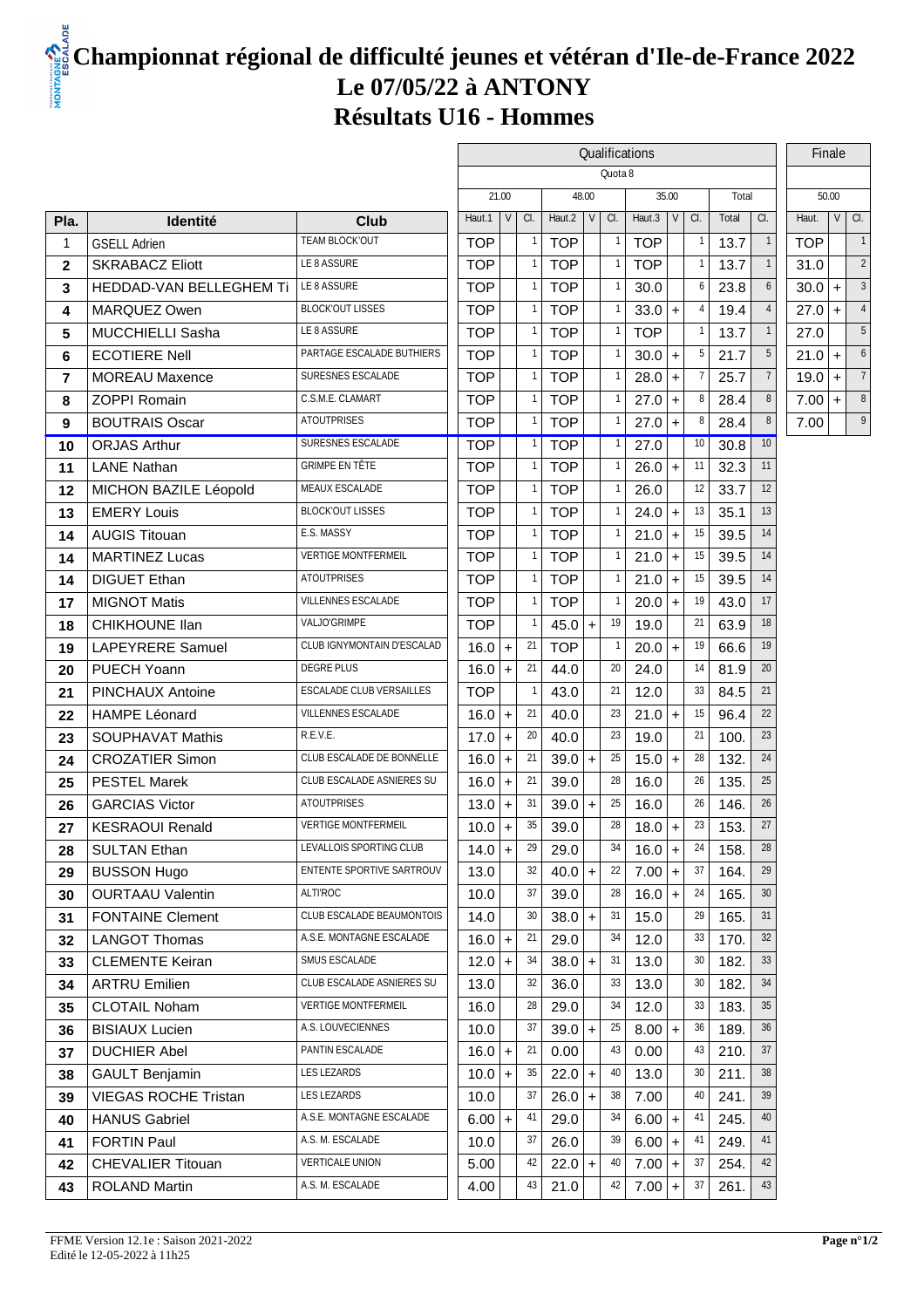# **Championnat régional de difficulté jeunes et vétéran d'Ile-de-France 2022 Le 07/05/22 à ANTONY Résultats U18 - Dames**

|                |                               |                                    | Qualifications     |           |                |              |     |        |                  |           |                 |       |                  |            |           | Finale |                |
|----------------|-------------------------------|------------------------------------|--------------------|-----------|----------------|--------------|-----|--------|------------------|-----------|-----------------|-------|------------------|------------|-----------|--------|----------------|
|                |                               |                                    | Quota <sub>8</sub> |           |                |              |     |        |                  |           |                 |       |                  |            |           |        |                |
|                |                               |                                    | 36.00              |           |                | 35.00        |     |        |                  | 43.00     |                 | Total |                  |            |           | 50.00  |                |
| Pla.           | Identité                      | Club                               | Haut.1             | a.<br>V   |                | Haut.2 $ V $ |     | a.     | Haut.3 $ V $ Cl. |           |                 | Total | a.               | Haut.      | V         | Temps  | CI.            |
| -1             | PELEE DE SAINT MAURICE Louise | SURESNES ESCALADE                  | <b>TOP</b>         |           | $\overline{1}$ | <b>TOP</b>   |     |        | <b>TOP</b>       |           |                 | 11.9  | $\overline{1}$   | <b>TOP</b> |           |        | $\overline{1}$ |
| $\overline{2}$ | <b>BATHELLIER Timna</b>       | <b>USBY ESCALADE</b>               | <b>TOP</b>         |           |                | <b>TOP</b>   |     |        | <b>TOP</b>       |           |                 | 11.9  |                  | $35.0 +$   |           |        | 2              |
| 3              | <b>ECOTIERE Noélie</b>        | PARTAGE ESCALADE BUTHIERS          | <b>TOP</b>         |           |                | <b>TOP</b>   |     |        | 35.0             | $\ddot{}$ | 3               | 19.4  | 3                | $35.0 +$   |           | 2:27   | 3              |
| 4              | <b>LEMOINE Leyane</b>         | <b>IMAGINE</b>                     | <b>TOP</b>         |           |                | <b>TOP</b>   |     |        | 35.0             | $\ddot{}$ | 3               | 19.4  | 3                | 35.0       | $\ddot{}$ | 2:44   | $\overline{4}$ |
| 5              | <b>GIRARD Pauline</b>         | <b>IMAGINE</b>                     | <b>TOP</b>         |           | $\overline{1}$ | <b>TOP</b>   |     |        | 33.0             | $\ddot{}$ | 6               | 23.8  | 6                | $35.0 +$   |           |        | $\sqrt{5}$     |
| 6              | <b>WOLFF Kim</b>              | PARTAGE ESCALADE BUTHIERS          | <b>TOP</b>         |           |                | <b>TOP</b>   |     |        | 35.0             | $\ddot{}$ | 3               | 19.4  | 3                | $34.0 +$   |           |        | 6              |
| $\overline{7}$ | <b>CALMELS Melissa</b>        | E.S. MASSY                         | <b>TOP</b>         |           | $\mathbf{1}$   | <b>TOP</b>   |     |        | 32.0             | $+$       | 8               | 27.5  | 8                | $32.0 +$   |           |        | $\overline{7}$ |
| 8              | <b>JANOT DUPAS Valere</b>     | <b>ENTENTE SPORTIVE SARTROUV</b>   | <b>TOP</b>         |           | $\overline{1}$ | <b>TOP</b>   |     |        | 33.0             |           | $\overline{7}$  | 25.7  | $\overline{7}$   | 32.0       |           |        | 8              |
| 9              | <b>WAROQUIER Albane</b>       | <b>ATOUTPRISES</b>                 | <b>TOP</b>         |           | $\vert$ 1      | <b>TOP</b>   |     |        | 30.0             | $\ddot{}$ | 10 <sup>°</sup> | 30.7  | 9                |            |           |        |                |
| 10             | <b>PANDJAITAN Elena</b>       | <b>CLUBHARDBLOC</b>                | <b>TOP</b>         |           | $\overline{1}$ | <b>TOP</b>   |     |        | 28.0             | ÷         | 11              | 32.2  | 10 <sup>10</sup> |            |           |        |                |
| 11             | THEPAUT FAVENNEC Claryss      | <b>CLUBHARDBLOC</b>                | <b>TOP</b>         |           | -1             | <b>TOP</b>   |     |        | 26.0             |           | 12              | 35.7  | 11               |            |           |        |                |
| 11             | <b>LECREST PICCIOLI Lou</b>   | SMUS ESCALADE                      | <b>TOP</b>         |           | -1             | <b>TOP</b>   |     |        | 26.0             |           | 12              | 35.7  | 11               |            |           |        |                |
| 11             | <b>DEVERNAY Manon</b>         | LE 8 ASSURE                        | <b>TOP</b>         |           |                | <b>TOP</b>   |     |        | 26.0             |           | 12              | 35.7  | 11               |            |           |        |                |
| 14             | <b>BATONNET Lola</b>          | <b>BLOCKOUT CERGY</b>              | <b>TOP</b>         |           |                | 28.0         |     | 14     | 32.0             |           | 9               | 42.6  | 14               |            |           |        |                |
| 15             | YART Jeanne                   | E.S. MASSY                         | <b>TOP</b>         |           |                | 28.0         |     | 14     | 26.0             |           | 12              | 52.2  | 15               |            |           |        |                |
| 16             | <b>LEFRERE Ema</b>            | <b>DEGREPLUS</b>                   | <b>TOP</b>         |           | $\overline{1}$ | 28.0         |     | 14     | 24.0             |           | 16              | 56.9  | 16               |            |           |        |                |
| 17             | <b>CADET Eileen</b>           | CLUB IGNYMONTAIN D'ESCALAD         | <b>TOP</b>         |           |                | 26.0         |     | 17     | 20.0             | $\ddot{}$ | 17              | 64.3  | 17               |            |           |        |                |
| 17             | <b>MUSSI Manon</b>            | <b>AGRIPPINE</b>                   | <b>TOP</b>         |           |                | 26.0         |     | 17     | 20.0             | $\ddot{}$ | 17              | 64.3  | 17               |            |           |        |                |
| 19             | <b>PROST Maily</b>            | <b>IMAGINE</b>                     | <b>TOP</b>         |           |                | 20.0         | $+$ | 20     | 20.0             |           | 19              | 73.4  | 19               |            |           |        |                |
| 20             | <b>VIENAT Lise</b>            | <b>VERTIGE MONTFERMEIL</b>         | <b>TOP</b>         |           |                | 20.0         | $+$ | 20     | 19.0             | $\ddot{}$ | 21              | 76.2  | 20               |            |           |        |                |
| 21             | <b>DAUPHIN Marylou</b>        | <b>ASSGA</b>                       | <b>TOP</b>         |           |                | 16.0         | $+$ | 23     | 20.0             |           | 19              | 78.6  | 21               |            |           |        |                |
| 22             | <b>BAUDEL Alanis</b>          | <b>VERTIGE MONTFERMEIL</b>         | <b>TOP</b>         |           |                | 21.0         |     | 19     | 18.0             | $\ddot{}$ | 23              | 79.2  | 22               |            |           |        |                |
| 23             | <b>GUILLOMET Léa</b>          | <b>ESCAPADE</b>                    | <b>TOP</b>         |           |                | 20.0         |     | $22\,$ | 18.0             | ÷         | $23\,$          | 85.3  | 23               |            |           |        |                |
| 24             | <b>LINE MIGNOT Ninon</b>      | <b>CLUB ESCALADE BEAUMONTOIS</b>   | <b>TOP</b>         |           |                | 16.0         |     | 25     | 19.0             |           | 22              | 86.1  | 24               |            |           |        |                |
| 25             | <b>CHARDON Sarah</b>          | A.S.E. MONTAGNE ESCALADE           | <b>TOP</b>         |           |                | 16.0         | $+$ | 23     | 17.0             |           | 27              | 92.5  | 25               |            |           |        |                |
| 26             | <b>SAUGIER Alix</b>           | <b>ODACES</b>                      | <b>TOP</b>         |           | $\overline{1}$ | 14.0         | $+$ | 27     | 18.0             | $\ddot{}$ | $\mathbf{23}$   | 95.3  | 26               |            |           |        |                |
| 27             | <b>NOUGUES Sarah</b>          | <b>ASSGA</b>                       | 28.0               | $\ddot{}$ | 29             | 14.0         | $+$ | 27     | 18.0             | $\ddot{}$ | 23              | 139.  | 27               |            |           |        |                |
| 28             | LE MOUËL Maëlyss              | GERC.                              | 35.0               |           | 27             | 15.0         |     | 26     | 15.0             |           | 28              | 141.  | 28               |            |           |        |                |
| 29             | <b>CHANTREAU Jeanne</b>       | <b>CLUB ESCALADE VILLIERS LE B</b> | 35.0               |           | 27             | $13.0 +$     |     | 29     | 10.0             | $\ddot{}$ | 29              | 152.  | 29               |            |           |        |                |
|                |                               |                                    |                    |           |                |              |     |        |                  |           |                 |       |                  |            |           |        |                |

Nb Inscrit = 29, Nb Absent = 0, Nb Abandon = 0, Nb Disqualifié =

Le Juge :

Le Président du Jury : Patrick MOMBAERTS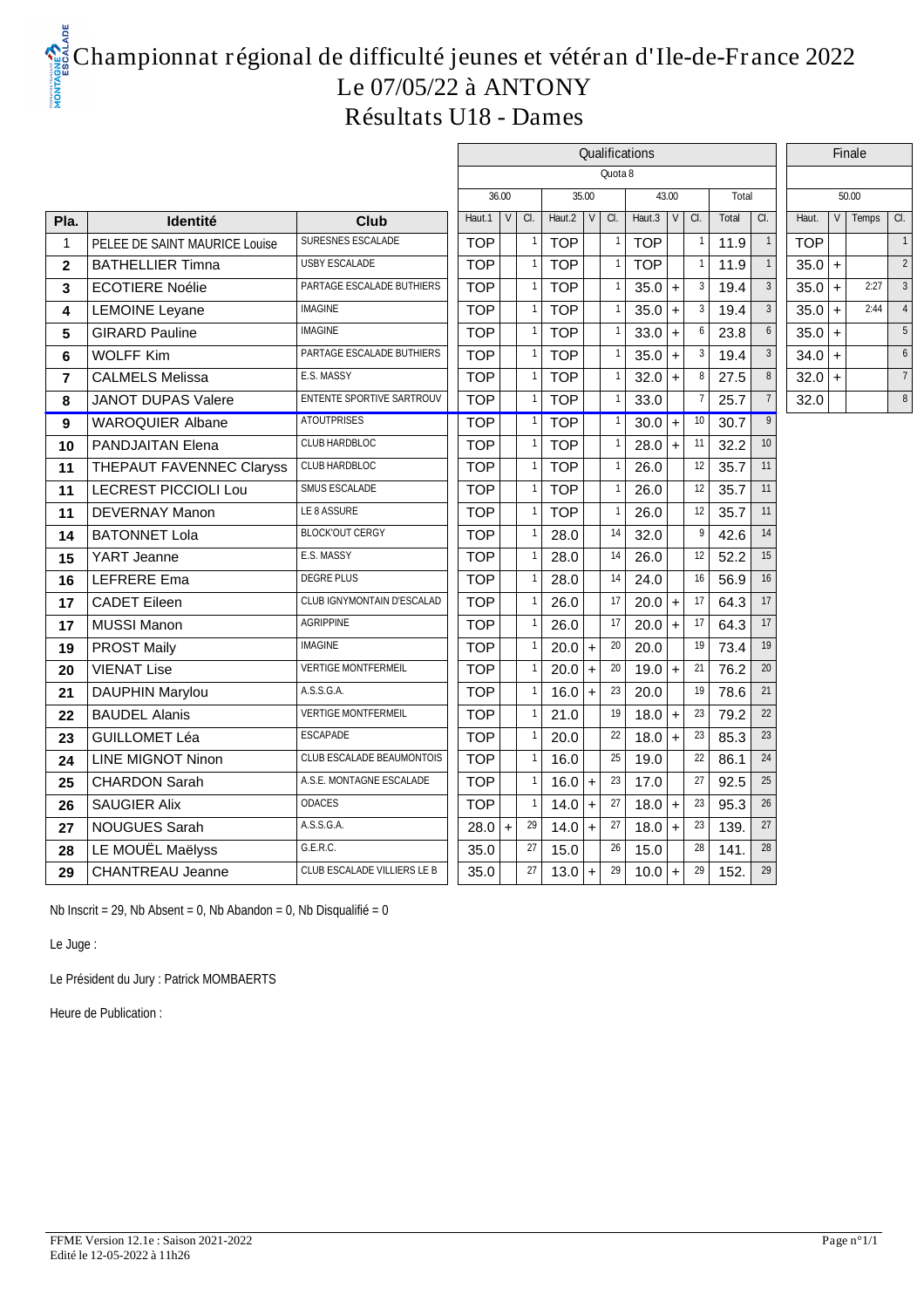## **Championnat régional de difficulté jeunes et vétéran d'Ile-de-France 2022 Le 07/05/22 à ANTONY Résultats U18 - Hommes**

|                |                               |                                  | Qualifications |        |                |                  |           |                    |                |           |                |       |                 |       | Finale    |                 |  |
|----------------|-------------------------------|----------------------------------|----------------|--------|----------------|------------------|-----------|--------------------|----------------|-----------|----------------|-------|-----------------|-------|-----------|-----------------|--|
|                |                               |                                  |                |        |                |                  |           | Quota <sub>8</sub> |                |           |                |       |                 |       |           |                 |  |
|                |                               |                                  |                | 30.00  |                | 34.00            |           |                    |                | 40.00     |                | Total |                 |       | 50.00     |                 |  |
| Pla.           | <b>Identité</b>               | Club                             | Haut.1         | $\vee$ | a.             | Haut.2 $ V $ Cl. |           |                    | Haut.3 $\vert$ | V         | CI.            | Total | a.              | Haut. |           | $VQ$ .          |  |
| $\overline{1}$ | <b>REBOLLO Arthur</b>         | E.S. MASSY                       | <b>TOP</b>     |        |                | <b>TOP</b>       |           |                    | 38.0           | $+$       |                | 9.64  | $\overline{1}$  | 29.0  |           |                 |  |
| $\mathbf{2}$   | <b>BICHON REYNAUD Gabriel</b> | <b>AGRIPPINE</b>                 | <b>TOP</b>     |        |                | <b>TOP</b>       |           |                    | 31.0           | $+$       |                | 19.2  | $\overline{4}$  | 25.0  | $+$       | $\overline{2}$  |  |
| 3              | <b>QUIGNA Lucas</b>           | SURESNES ESCALADE                | <b>TOP</b>     |        |                | <b>TOP</b>       |           |                    | 33.0           |           | 3              | 16.7  | 3               | 24.5  | $\ddot{}$ | $\mathbf{3}$    |  |
| 4              | <b>GUERIN Samuel</b>          | LE8 ASSURE                       | <b>TOP</b>     |        |                | <b>TOP</b>       |           |                    | 35.0           |           | $\overline{2}$ | 13.6  | $\overline{2}$  | 24.0  |           | $\overline{4}$  |  |
| 5              | <b>DAVID Clément</b>          | <b>USBY ESCALADE</b>             | <b>TOP</b>     |        | $\overline{1}$ | <b>TOP</b>       |           |                    | 30.0           | $+$       | 5              | 22.6  | $5\phantom{.0}$ | 22.0  |           | $5\phantom{.0}$ |  |
| 5              | <b>CARTIER Damien</b>         | <b>CLUBHARDBLOC</b>              | <b>TOP</b>     |        | -1             | <b>TOP</b>       |           |                    | 30.0           | $+$       | 5              | 22.6  | $5\phantom{.0}$ | 22.0  |           | 5               |  |
| $\overline{7}$ | <b>CALMEIL Valère</b>         | LE 8 ASSURE                      | <b>TOP</b>     |        |                | <b>TOP</b>       |           |                    | 25.0           |           | 11             | 32.7  | 8               | 22.0  |           | 5               |  |
| $\overline{7}$ | <b>LANGERON Pablo</b>         | LE8ASSURE                        | <b>TOP</b>     |        |                | <b>TOP</b>       |           |                    | 25.0           |           | 11             | 32.7  | 8               | 22.0  |           | 5               |  |
| 9              | <b>DESCAMPS Samuel</b>        | <b>IMAGINE</b>                   | <b>TOP</b>     |        |                | <b>TOP</b>       |           |                    | 28.0           |           |                | 26.4  | $\overline{7}$  | 21.0  |           | $\overline{9}$  |  |
| 10             | <b>BERNIER Mael</b>           | E.S. MASSY                       | <b>TOP</b>     |        | -1             | <b>TOP</b>       |           |                    | 23.0           |           | 13             | 34.7  | 10              |       |           |                 |  |
| 11             | <b>MARCILLAT Mathys</b>       | SURESNES ESCALADE                | <b>TOP</b>     |        |                | <b>TOP</b>       |           |                    | 22.0           |           | 14             | 36.7  | 11              |       |           |                 |  |
| 12             | PRISSIMITZIS Antoine          | LE8ASSURE                        | <b>TOP</b>     |        |                | 27.0             | $\ddot{}$ | 12                 | 26.0           | $+$       | 9              | 43.4  | 12              |       |           |                 |  |
| 13             | NICOULEAU BOURLES Mathis      | <b>DEGREPLUS</b>                 | <b>TOP</b>     |        |                | 27.0             |           | 16                 | 25.0           | $+$       | 10             | 51.3  | 13              |       |           |                 |  |
| 14             | <b>DUBOIS Romain</b>          | SMUS ESCALADE                    | <b>TOP</b>     |        |                | 24.0             | $\ddot{}$ | 23                 | 28.0           |           |                | 51.7  | 14              |       |           |                 |  |
| 15             | <b>THAUVIN Corentin</b>       | <b>ESCALADE CLUB VERSAILLES</b>  | <b>TOP</b>     |        |                | 27.0             | $\ddot{}$ | 12                 | 22.0           |           | 16             | 59.6  | 15              |       |           |                 |  |
| 15             | <b>HERROUIN Tanguy</b>        | SMUS ESCALADE                    | <b>TOP</b>     |        |                | 27.0             | $\ddot{}$ | 12                 | 22.0           |           | 16             | 59.6  | 15              |       |           |                 |  |
| 17             | <b>DESURMONT Erik</b>         | <b>ESCALADE CLUB VERSAILLES</b>  | <b>TOP</b>     |        |                | 27.0             |           | 16                 | 22.0           | $\ddot{}$ | 14             | 61.8  | 17              |       |           |                 |  |
| 18             | <b>CORREIA Hugo</b>           | <b>VERTIGE MONTFERMEIL</b>       | <b>TOP</b>     |        |                | 27.0             | $\ddot{}$ | 12                 | 18.0           | $+$       | 21             | 67.0  | 18              |       |           |                 |  |
| 19             | <b>CRESSIN Sacha</b>          | <b>ESCAPADE</b>                  | <b>TOP</b>     |        |                | 25.0             |           | 20                 | 22.0           |           | 16             | 74.3  | 19              |       |           |                 |  |
| 20             | MARZOLI Raphael               | <b>VILLENNES ESCALADE</b>        | <b>TOP</b>     |        |                | 27.0             |           | 16                 | 18.0           | $+$       | 21             | 75.2  | 20              |       |           |                 |  |
| 21             | VIANA MACHADO Lucas           | <b>IMAGINE</b>                   | <b>TOP</b>     |        |                | 25.0             |           | 20                 | 20.0           | $+$       | 19             | 78.6  | 21              |       |           |                 |  |
| 22             | <b>WAMBEKE Remi</b>           | <b>IMAGINE</b>                   | <b>TOP</b>     |        |                | 26.0             | $\ddot{}$ | 19                 | 16.0           |           | 23             | 84.0  | $22\,$          |       |           |                 |  |
| 23             | <b>DIOUF JONIS Nils</b>       | <b>ENTENTE SPORTIVE SARTROUV</b> | <b>TOP</b>     |        |                | 25.0             |           | 20                 | 16.0           |           | 23             | 88.3  | $23\,$          |       |           |                 |  |
| 24             | <b>SAUCET Nohlan</b>          | <b>BLOCKOUT CERGY</b>            | <b>TOP</b>     |        |                | 11.0             | $\ddot{}$ | 28                 | 20.0           |           | 20             | 94.8  | 24              |       |           |                 |  |
| 25             | <b>MASSON Noe</b>             | A.S. M. ESCALADE                 | <b>TOP</b>     |        |                | 24.0             |           | 24                 | 14.0           | $\ddot{}$ | 26             | 99.2  | $25\,$          |       |           |                 |  |
| 26             | <b>KOLSI Bilel</b>            | <b>ESCAPADE</b>                  | <b>TOP</b>     |        | $\overline{1}$ | 11.0             | $\ddot{}$ | 28                 | 16.0           |           | 23             | 103.  | 26              |       |           |                 |  |
| 27             | <b>JOMAT Nils</b>             | <b>IMAGINE</b>                   | <b>TOP</b>     |        | $\overline{1}$ | 14.0             |           | 26                 | 10.0           | $+$       | 28             | 106.  | 27              |       |           |                 |  |
| 28             | <b>BAILLY Antonin</b>         | <b>ASSGA</b>                     | TOP            |        | -1             | 11.0             | $\ddot{}$ | 28                 | 14.0           | $+$       | 26             | 109.  | 28              |       |           |                 |  |
| 29             | <b>BRETON Léo</b>             | <b>VERTICALE UNION</b>           | <b>TOP</b>     |        | $\overline{1}$ | 11.0             |           | 31                 | 8.00           | $+$       | 29             | 119.  | 29              |       |           |                 |  |
| 30             | <b>HUBERT Enzo</b>            | MEAUX ESCALADE                   | <b>TOP</b>     |        |                | 10.0             |           | 32                 | 8.00           | $+$       | 29             | 120.  | 30              |       |           |                 |  |
| 31             | <b>CHANAI Yanis</b>           | <b>CLUB ESCALADE BEAUMONTOIS</b> | 25.0           |        | 32             | 18.0             | $\ddot{}$ | 25                 | 7.00           |           | 32             | 160.  | 31              |       |           |                 |  |
| 32             | MARQUES MASSELOT Gabriel      | C.S.M.E. CLAMART                 | 28.0           |        | 31             | 13.0             | $\ddot{}$ | 27                 | 7.00           | $\ddot{}$ | 31             | 161.  | 32              |       |           |                 |  |

Nb Inscrit = 32, Nb Absent = 0, Nb Abandon = 0, Nb Disqualifié =

Le Juge :

Le Président du Jury : Patrick MOMBAERTS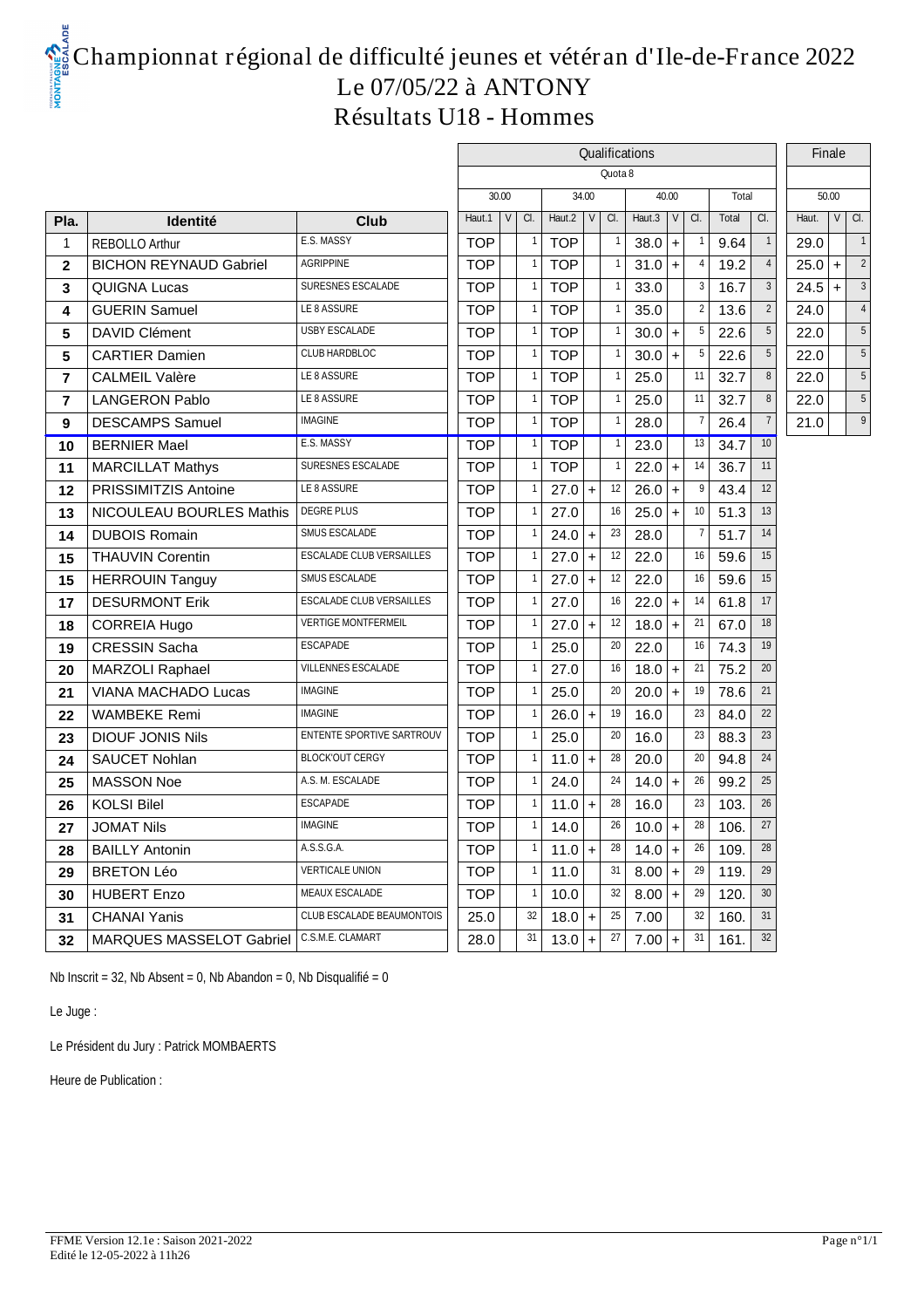# **Championnat régional de difficulté jeunes et vétéran d'Ile-de-France 2022 Le 07/05/22 à ANTONY Résultats U20 - Dames**

|                |                                |                                  |            |                   | Qualifications |           |                    | Finale     |                       |       |    |          |       |                   |  |
|----------------|--------------------------------|----------------------------------|------------|-------------------|----------------|-----------|--------------------|------------|-----------------------|-------|----|----------|-------|-------------------|--|
|                |                                |                                  |            |                   |                |           | Quota <sub>8</sub> |            |                       |       |    |          |       |                   |  |
|                |                                |                                  | 36.00      |                   |                | 35.00     |                    | 43.00      |                       | Total |    |          | 50.00 |                   |  |
| Pla.           | Identité                       | Club                             | Haut.1     | $\overline{v}$ a. | Haut.2         |           | $V \mid G$ .       | Haut.3     | $\vee$<br>CI.         | Total | a. | Haut.    |       | $\overline{v}$ a. |  |
|                | <b>CHANTOT Romane</b>          | <b>VILLENNES ESCALADE</b>        | <b>TOP</b> |                   | <b>TOP</b>     |           |                    | <b>TOP</b> | -1                    | 8.94  |    | 26.0     |       |                   |  |
| $\mathbf{2}$   | <b>ALLEHAUT Flavie</b>         | VILLENNES ESCALADE               | <b>TOP</b> | -1                | <b>TOP</b>     |           |                    | 34.0       | 5 <sup>1</sup>        | 14.1  | 5  | $25.0 +$ |       | 2                 |  |
| 3              | <b>RICHE Manon</b>             | OLYMPIC GARENNOIS ESCALAD        | <b>TOP</b> | $\mathbf 1$       | <b>TOP</b>     |           |                    | <b>TOP</b> | -1                    | 8.94  |    | 24.0     | $+$   | 3                 |  |
| 4              | <b>HAMELLE Manon</b>           | <b>VILLENNES ESCALADE</b>        | <b>TOP</b> | $\mathbf{1}$      | <b>TOP</b>     |           |                    | <b>TOP</b> | $\overline{1}$        | 8.94  |    | $23.0 +$ |       |                   |  |
| 5              | <b>WAUTHIER Léa</b>            | <b>VERTIGE MONTFERMEIL</b>       | <b>TOP</b> | $\mathbf 1$       | <b>TOP</b>     |           |                    | 35.0       | $\overline{4}$<br>$+$ | 12.6  |    | 23.0     | $+$   |                   |  |
| 6              | <b>MIGNOT Lilou</b>            | <b>ODACES</b>                    | <b>TOP</b> | $\mathbf{1}$      | <b>TOP</b>     |           |                    | 30.0       | 6<br>$+$              | 15.4  |    | 22.0     |       |                   |  |
| $\overline{7}$ | <b>RODRIGUES Edanur</b>        | SURESNES ESCALADE                | <b>TOP</b> |                   | 29.0           | $\ddot{}$ | 8                  | 29.0       | -7                    | 26.8  | 8  | 17.0     |       |                   |  |
| 8              | <b>RENAUD Mahaut</b>           | ASSGA                            | <b>TOP</b> | $\overline{1}$    | <b>TOP</b>     |           |                    | 29.0       | $\overline{7}$        | 18.4  |    | $15.0$ + |       | 8                 |  |
| 9              | D'AMICO Salomé                 | <b>ODACES</b>                    | <b>TOP</b> |                   | 28.0           |           | 10                 | 29.0       | $\overline{7}$        | 31.2  | 9  |          |       |                   |  |
| 9              | <b>CALOT Lilou</b>             | <b>ENTENTE SPORTIVE SARTROUV</b> | <b>TOP</b> |                   | 28.0           |           | 10 <sup>10</sup>   | 29.0       | $\overline{7}$        | 31.2  |    |          |       |                   |  |
| 11             | ROBERT Océane                  | <b>ATOUTPRISES</b>               | <b>TOP</b> |                   | 29.0           | $\ddot{}$ | 8                  | 26.0       | 11                    | 32.6  | 11 |          |       |                   |  |
| $12 \,$        | <b>FONTAINE Sibylle</b>        | E.S. MASSY                       | <b>TOP</b> |                   | 28.0           |           | 10 <sup>10</sup>   | 26.0       | 11                    | 37.9  | 12 |          |       |                   |  |
| 13             | PROVENZANO Marina              | <b>VERTIGE MONTFERMEIL</b>       | <b>TOP</b> |                   | 28.0           |           | 10 <sup>°</sup>    | 25.0       | 15<br>$+$             | 41.5  | 13 |          |       |                   |  |
| 14             | <b>SAUGIER Lila</b>            | <b>ODACES</b>                    | <b>TOP</b> |                   | 26.0           | $\ddot{}$ | 14                 | 26.0       | 11                    | 41.8  | 14 |          |       |                   |  |
| 15             | <b>NAUDIN Anais</b>            | CLUB OMNISPORTS DE COURC         | <b>TOP</b> | $\mathbf{1}$      | 16.0           |           | 18                 | 26.0       | 11                    | 47.4  | 15 |          |       |                   |  |
| 16             | <b>CRAMBES Célia</b>           | <b>ODACES</b>                    | <b>TOP</b> |                   | 26.0           |           | 15                 | 20.0       | 17<br>$+$             | 52.0  | 16 |          |       |                   |  |
| 16             | PHOEUN Clara                   | SMUS ESCALADE                    | <b>TOP</b> |                   | 26.0           |           | 15                 | 20.0       | 17<br>$+$             | 52.0  | 16 |          |       |                   |  |
| 18             | <b>DECELLE Maelys</b>          | <b>VERTIGE MONTFERMEIL</b>       | <b>TOP</b> |                   | 20.0           |           | 17                 | 25.0       | 16                    | 52.1  | 18 |          |       |                   |  |
| 19             | PECARRERE BLOT Zoé             | <b>ESCAPADE</b>                  | <b>TOP</b> |                   | 6.00           | $\ddot{}$ | 21                 | 10.0       | 20<br>$+$             | 65.6  | 19 |          |       |                   |  |
| 20             | DALO Anna                      | <b>ASSGA</b>                     | 32.0       | 20                | 9.00           |           | 20                 | 15.0       | 19                    | 88.2  | 20 |          |       |                   |  |
| 21             | <b>VIANCE BRESSAUDIER Lise</b> | <b>ODACES</b>                    | 32.0       | 20                | 13.0           | $\ddot{}$ | 19 <sup>1</sup>    | 10.0       | 20                    | 89.3  | 21 |          |       |                   |  |

Nb Inscrit = 21, Nb Absent = 0, Nb Abandon = 0, Nb Disqualifié = 0

Le Juge :

Le Président du Jury : Patrick MOMBAERTS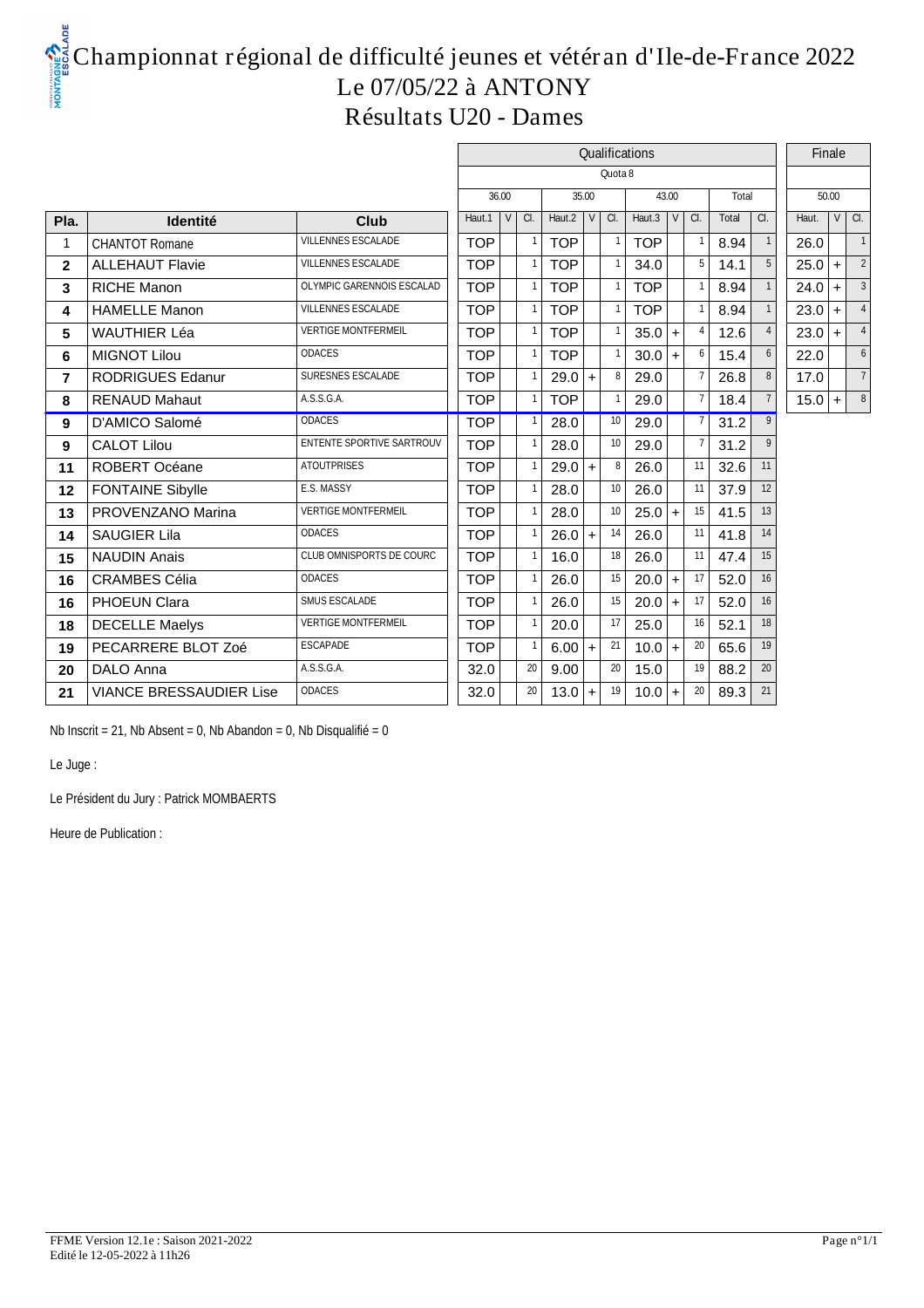## **Championnat régional de difficulté jeunes et vétéran d'Ile-de-France 2022 Le 07/05/22 à ANTONY Résultats U20 - Hommes**

|                |                              |                                 | Qualifications |                |               |           |                    |                  |           |                            |                               |                  |  |            | Finale |                 |
|----------------|------------------------------|---------------------------------|----------------|----------------|---------------|-----------|--------------------|------------------|-----------|----------------------------|-------------------------------|------------------|--|------------|--------|-----------------|
|                |                              |                                 |                |                |               |           | Quota <sub>8</sub> |                  |           |                            |                               |                  |  |            |        |                 |
|                |                              |                                 | 30.00          |                |               | 34.00     |                    |                  | 40.00     |                            | Total                         |                  |  |            | 50.00  |                 |
| Pla.           | Identité                     | Club                            | Haut.1         | $V \mid G$ .   | Haut. $2  V $ |           | a.                 | Haut.3 $ V $ Cl. |           |                            | Total                         | a.               |  | Haut.<br>V | Temps  | CI.             |
|                | RATINEY JACQUEMARD Satya     | E.S. MASSY                      | <b>TOP</b>     |                | <b>TOP</b>    |           |                    | <b>TOP</b>       |           |                            | 16.9                          |                  |  | <b>TOP</b> | 1:53   |                 |
| $\overline{2}$ | <b>SHANKLAND Pierre</b>      | E.S. MASSY                      | <b>TOP</b>     | $\overline{1}$ | <b>TOP</b>    |           |                    | <b>TOP</b>       |           |                            | 16.9                          |                  |  | <b>TOP</b> | 2:30   | 2               |
| -3             | <b>D'ANTERROCHES Tristan</b> | LE 8 ASSURE                     | <b>TOP</b>     |                | <b>TOP</b>    |           |                    | <b>TOP</b>       |           |                            | 16.9                          |                  |  | <b>TOP</b> | 2:32   | $\mathbf{3}$    |
| 4              | MATHEVON Jean Baptiste       | <b>ADRENALINE</b>               | <b>TOP</b>     | $\mathbf{1}$   | <b>TOP</b>    |           |                    | 31.0             | $\ddot{}$ | 8                          | 30.4                          | 8                |  | $26.0 +$   |        | $\overline{4}$  |
| 5              | <b>CRETE Tim</b>             | 2APN GRIMPE                     | <b>TOP</b>     | $\overline{1}$ | <b>TOP</b>    |           |                    | 37.0             | $\ddot{}$ | 5                          | 24.0                          | 5                |  | $22.0 +$   |        | $5\phantom{.0}$ |
| 6              | <b>DUFAYET Gabriel</b>       | E.S. MASSY                      | <b>TOP</b>     |                | <b>TOP</b>    |           |                    | <b>TOP</b>       |           |                            | 16.9                          |                  |  | 22.0       |        | 6               |
| 7              | SAURA DEL FABBRO Jérémy      | CLUB IGNYMONTAIN D'ESCALAD      | <b>TOP</b>     | $\overline{1}$ | <b>TOP</b>    |           |                    | 33.0             | $\ddot{}$ | 6                          | 26.3                          | 6                |  | $21.0 +$   |        | $\overline{7}$  |
| 8              | <b>VINTZEL Paul</b>          | LE 8 ASSURE                     | <b>TOP</b>     |                | <b>TOP</b>    |           |                    | 33.0             |           |                            | 28.4                          |                  |  | $19.0 +$   |        | 8               |
| 9              | <b>GARCIA Tristan</b>        | CLUB IGNYMONTAIN D'ESCALAD      | <b>TOP</b>     | $\vert$ 1      | <b>TOP</b>    |           |                    | 31.0             |           | 9 <sup>1</sup>             | 32.2                          | 9                |  |            |        |                 |
| 10             | <b>BOJMAN Adam</b>           | <b>USBY ESCALADE</b>            | <b>TOP</b>     |                | <b>TOP</b>    |           |                    | 25.0             |           | 10 <sup>°</sup>            | 35.6                          | 10 <sup>°</sup>  |  |            |        |                 |
| 10             | <b>KEODARA Antoine</b>       | E.S. MASSY                      | <b>TOP</b>     |                | <b>TOP</b>    |           |                    | 25.0             |           | 10                         | 35.6                          | 10 <sup>10</sup> |  |            |        |                 |
| 12             | <b>MOISAN Ferdinand</b>      | LE 8 ASSURE                     | <b>TOP</b>     | -1             | <b>TOP</b>    |           |                    | 23.0             | +         | 13                         | 38.7                          | 12               |  |            |        |                 |
| 13             | <b>BARRIER Garisse</b>       | E.S. MASSY                      | <b>TOP</b>     |                | <b>TOP</b>    |           |                    | 23.0             |           | 14                         | 42.3                          | 13               |  |            |        |                 |
| 14             | <b>PLOMION Baptiste</b>      | LEVALLOIS SPORTING CLUB         | <b>TOP</b>     |                | 27.0          |           | 14                 | 23.0             |           | 14                         | 61.9                          | 14               |  |            |        |                 |
| 15             | MOULY César                  | 19 ESCALADE                     | <b>TOP</b>     |                | 23.0          |           | 22                 | 25.0             |           | 10 <sup>°</sup>            | 63.1                          | 15               |  |            |        |                 |
| 16             | <b>PINGET Calixte</b>        | <b>ATOUTPRISES</b>              | <b>TOP</b>     |                | 27.0          |           | 14                 | 22.0             | $\ddot{}$ | 18                         | 67.6                          | 16               |  |            |        |                 |
| 17             | <b>LARTIGAU Ugo</b>          | VILLENNES ESCALADE              | <b>TOP</b>     |                | 26.0          | $\ddot{}$ | 17                 | 22.0             | $\ddot{}$ | 18                         | 72.0                          | 17               |  |            |        |                 |
| 18             | VITTORI Côme                 | <b>DEGREPLUS</b>                | <b>TOP</b>     |                | 27.0          |           | 14                 | 21.0             |           | 21                         | 72.0                          | 18               |  |            |        |                 |
| 19             | <b>GOURJON Valentin</b>      | E.S. MASSY                      | <b>TOP</b>     |                | 26.0          |           | 18                 | 22.0             |           | 20 <sub>1</sub>            | 77.0                          | 19               |  |            |        |                 |
| 20             | <b>FARNAULT Gabriel</b>      | <b>GRIMPE ENTÊTE</b>            | <b>TOP</b>     |                | 22.0          |           | 24                 | 23.0             |           | 14                         | 78.3                          | 20               |  |            |        |                 |
| 21             | <b>AUDINEAU Guillaume</b>    | <b>BLOCKOUT CERGY</b>           | <b>TOP</b>     |                | 25.0          | $+$       | 19                 | 17.0             | $\ddot{}$ | 22                         | 85.8                          | 21               |  |            |        |                 |
| 22             | <b>CHOUQUET Lorys</b>        | CLUB OMNISPORTS DE COURC        | <b>TOP</b>     | $\overline{1}$ | $11.0 +$      |           | 29                 | 23.0             |           | 14                         | 87.5                          | $22\,$           |  |            |        |                 |
| 23             | <b>CRAGUE Ilian</b>          | SMUS ESCALADE                   | <b>TOP</b>     |                | 25.0          |           | 20                 | 17.0             | $\ddot{}$ | 22                         | 89.1                          | 23               |  |            |        |                 |
| 24             | MESSIN Maël                  | <b>USBY ESCALADE</b>            | <b>TOP</b>     |                | 25.0          |           | 20                 | 16.0             |           | 26                         | 93.7                          | 24               |  |            |        |                 |
| 25             | <b>HANCZYK Baptiste</b>      | <b>GRIMPE EN TÊTE</b>           | <b>TOP</b>     |                | 18.0          |           | 27                 | 17.0             | $\ddot{}$ | $\boldsymbol{\mathsf{22}}$ | 102.                          | 25               |  |            |        |                 |
| 26             | <b>MELLAT Mateo</b>          | DEGRE PLUS                      | <b>TOP</b>     |                | 22.0          | $+$       | 23                 | 11.0             | $\ddot{}$ | 28                         | 103.                          | 26               |  |            |        |                 |
| 27             | <b>CHEVALLIER Mathis</b>     | E.S. MASSY                      | <b>TOP</b>     | $\vert$ 1      | $11.0 +$      |           | 29                 | $17.0 +$         |           | 22                         | 107.                          | $27\,$           |  |            |        |                 |
| 28             | D ALBERTO Clément            | OLYMPIC GARENNOIS ESCALAD       | <b>TOP</b>     |                | 21.5          |           | 25                 | $8.00$ +         |           |                            | $\overline{\frac{32}{}}$ 116. | 28               |  |            |        |                 |
| 28             | <b>BRANCHE Mathurin</b>      | <b>GRIMPENTETE</b>              | <b>TOP</b>     |                | 21.5          |           | 25                 | 8.00             | $ + $     | $\frac{32}{2}$             | 116.                          | ${\bf 28}$       |  |            |        |                 |
| 30             | PINCHAUX Augustin            | <b>ESCALADE CLUB VERSAILLES</b> | <b>TOP</b>     | $\overline{1}$ | 11.0          |           | 32                 | 15.0             |           | 27                         | 120.                          | 30               |  |            |        |                 |
| 31             | LOISEAU Natanael             | <b>ODACES</b>                   | <b>TOP</b>     | 1              | $11.0$ +      |           | 29                 | 10.0             | $\ddot{}$ | 30                         | 122.                          | 31               |  |            |        |                 |
| 32             | <b>COLLOT Pierre</b>         | C.S.M.E. CLAMART                | <b>TOP</b>     | 1              | 11.0          |           | 32                 | 11.0             |           | 29                         | 124.                          | $32\,$           |  |            |        |                 |
| 33             | MOREAU Julien                | SMUS ESCALADE                   | 23.0           | $\frac{33}{3}$ | 13.0          |           | 28                 | $10.0 +$         |           | 30                         | 167.                          | $\mathbf{33}$    |  |            |        |                 |
|                |                              |                                 |                |                |               |           |                    |                  |           |                            |                               |                  |  |            |        |                 |

Nb Inscrit = 33, Nb Absent = 0, Nb Abandon = 0, Nb Disqualifié = 0

Le Juge :

Le Président du Jury : Patrick MOMBAERTS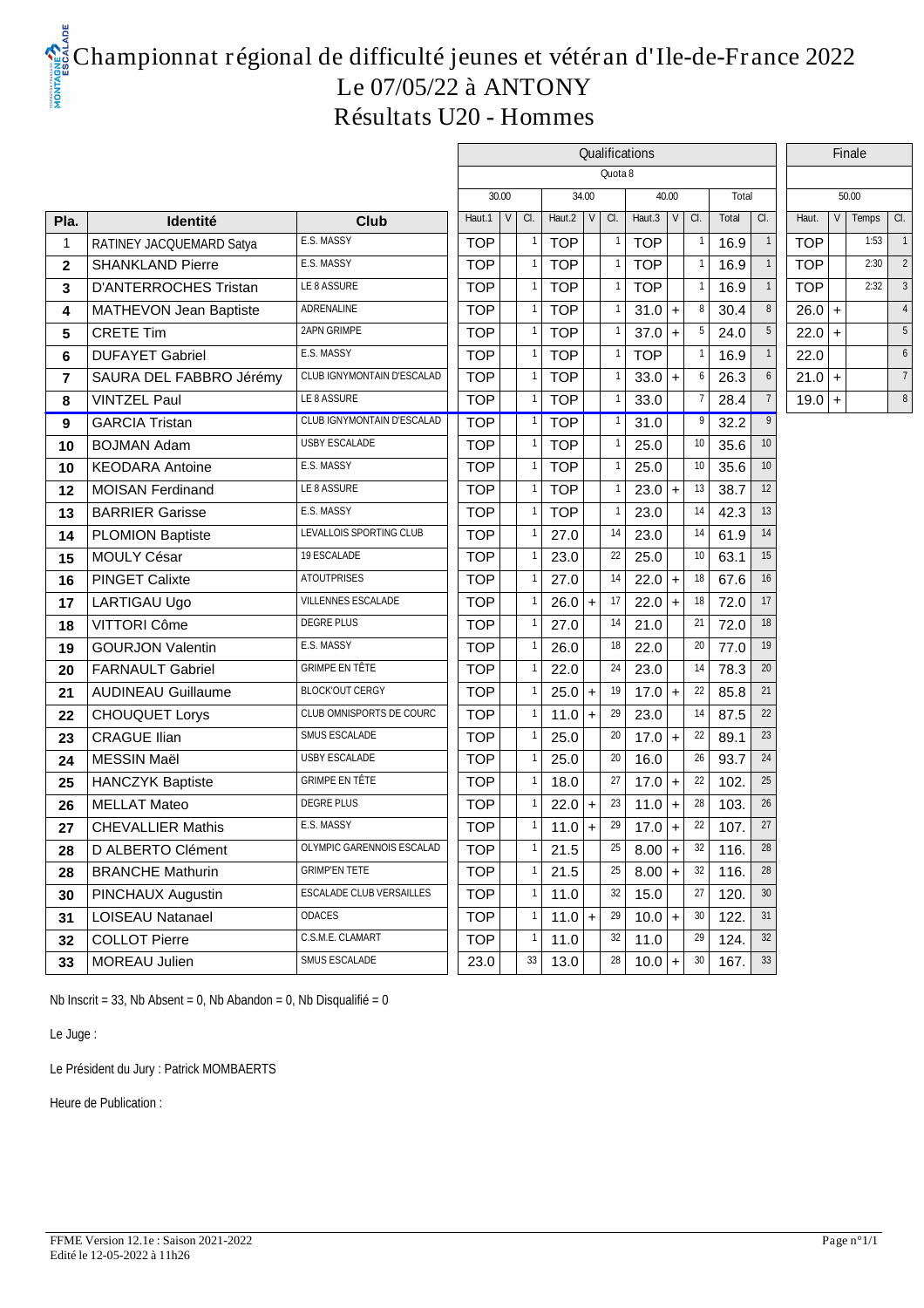

### **Championnat régional de difficulté sénior d'Ile-de-France 2022 Le 08/05/22 à ANTONY Résultats SENIOR - Dames**

|                |                            |                                  | Qualifications   |            |            |       |                    |            |           |                |       |                 |            |       | Finale |  |
|----------------|----------------------------|----------------------------------|------------------|------------|------------|-------|--------------------|------------|-----------|----------------|-------|-----------------|------------|-------|--------|--|
|                |                            |                                  |                  |            |            |       | Quota <sub>8</sub> |            |           |                |       |                 |            |       |        |  |
|                |                            |                                  | 31.00            |            | 33.00      |       |                    | 39.00      |           |                | Total |                 |            | 50.00 |        |  |
| Pla.           | <b>Identité</b>            | <b>Club</b>                      | $\vee$<br>Haut.1 | <b>a</b> . | Haut.2     | V     | CI.                | Haut.3     | $V$ $C.$  |                | Total | a.              | Haut.      |       | $VQ$ . |  |
| -1             | <b>MARIGO Lea</b>          | E.S. MASSY                       | <b>TOP</b>       |            | <b>TOP</b> |       |                    | <b>TOP</b> |           |                | 9.62  | $\mathbf{1}$    | <b>TOP</b> |       |        |  |
| $\mathbf{2}$   | <b>MANGIN Valentine</b>    | E.S. MASSY                       | <b>TOP</b>       |            | <b>TOP</b> |       |                    | 35.0       |           | $\overline{2}$ | 13.6  | $\overline{2}$  | 35.0       | $+$   | 2      |  |
| 3              | PUJOL Eva                  | E.S. MASSY                       | <b>TOP</b>       |            | <b>TOP</b> |       |                    | 31.0       |           | 3              | 16.6  | 3               | 29.0       | $+$   | 3      |  |
| 4              | <b>GACHET Zélie</b>        | <b>ESCALADINDOOR</b>             | <b>TOP</b>       |            | <b>TOP</b> |       |                    | 26.0       |           | 6              | 23.5  | 5               | 25.0       | $+$   |        |  |
| 5              | PELEE DE SAINT MAURICE L   | SURESNES ESCALADE                | <b>TOP</b>       |            | <b>TOP</b> |       |                    | 25.0       | $\ddot{}$ |                | 25.4  | 6               | 22.0       | $+$   | 5      |  |
| 6              | <b>WAUTHIER Léa</b>        | <b>VERTIGE MONTFERMEIL</b>       | <b>TOP</b>       |            | <b>TOP</b> |       |                    | 26.0       | $+$       | 5              | 21.5  |                 | 21.0       |       | 6      |  |
| $\overline{7}$ | <b>THAUVIN Salome</b>      | ESCALADE CLUB VERSAILLES         | <b>TOP</b>       |            | <b>TOP</b> |       |                    | 25.0       |           | 8              | 27.2  | $\overline{7}$  | 21.0       |       | 6      |  |
| 8              | PAVEC Maëlle               | <b>ATOUTPRISES</b>               | <b>TOP</b>       |            | <b>TOP</b> |       |                    | 22.0       |           |                | 30.4  | 8               | 16.0       |       | 8      |  |
| 9              | <b>HUMBERT Nina</b>        | USBY ESCALADE                    | <b>TOP</b>       |            | $25.0$ +   |       | 13                 | $27.0 +$   |           | 4              | 32.1  | 9               |            |       |        |  |
| 10             | <b>CLAUDEL Margot</b>      | <b>ASSGA</b>                     | <b>TOP</b>       |            | <b>TOP</b> |       |                    | 16.0       |           | 18             | 41.9  | 10 <sup>°</sup> |            |       |        |  |
| 11             | <b>GERARDIN Alice</b>      | SMUS ESCALADE                    | <b>TOP</b>       |            | $30.0$ +   |       | 10                 | 21.0       | $\pm$     | 12             | 49.9  | 11              |            |       |        |  |
| 12             | <b>JANOT DUPAS Valere</b>  | <b>ENTENTE SPORTIVE SARTROUV</b> | <b>TOP</b>       |            | $26.0$ +   |       | 11                 | 21.0       | $+$       | 12             | 53.5  | 12              |            |       |        |  |
| 12             | <b>MATHUBERT Roxane</b>    | ALTI'ROC                         | <b>TOP</b>       |            | $26.0$ +   |       | 11                 | 21.0       | $+$       | 12             | 53.5  | 12              |            |       |        |  |
| 14             | <b>DREVIN Clara</b>        | SMUS ESCALADE                    | <b>TOP</b>       |            | 24.0       | $+$   | 16                 | 22.0       |           |                | 54.4  | 14              |            |       |        |  |
| 15             | <b>BACOT Marjolaine</b>    | <b>GRIMPFORTH</b>                | <b>TOP</b>       |            | 25.0       | $+$   | 13                 | 21.0       | $+$       | 12             | 59.1  | 15              |            |       |        |  |
| 16             | <b>ALLAYAUD Fanny</b>      | <b>BLOCKOUT LISSES</b>           | <b>TOP</b>       |            | 24.0       |       | 17                 | 18.0       | $\ddot{}$ | 16             | 74.0  | 16              |            |       |        |  |
| 17             | <b>BOYER Lucie</b>         | U.S. IVRY                        | <b>TOP</b>       |            | 24.0       |       | 17                 | 18.0       |           | 17             | 76.2  | 17              |            |       |        |  |
| 18             | <b>FADDA Amelie</b>        | <b>IMAGINE</b>                   | <b>TOP</b>       |            | $11.0$ +   |       | 33                 | 22.0       |           | 9              | 79.8  | 18              |            |       |        |  |
| 19             | <b>VABOIS Julie</b>        | <b>GRIMPFORTH</b>                | <b>TOP</b>       |            | $25.0$ +   |       | 13                 | 11.0       | $\ddot{}$ | 25             | 82.8  | 19              |            |       |        |  |
| 20             | <b>CANO Maite</b>          | LE 8 ASSURE                      | <b>TOP</b>       |            | 24.0       |       | 17                 | 15.0       |           | 22             | 86.7  | 20              |            |       |        |  |
| 21             | <b>CALOT Lilou</b>         | <b>ENTENTE SPORTIVE SARTROUV</b> | <b>TOP</b>       |            | 22.0       | $+$   | 24                 | 16.0       |           | 18             | 92.8  | 21              |            |       |        |  |
| 22             | <b>BEHRA Florine</b>       | <b>ESCAPADE</b>                  | <b>TOP</b>       |            | 23.0       | $+$   | 21                 | 14.0       | $\ddot{}$ | 23             | 96.7  | $22\,$          |            |       |        |  |
| 23             | <b>RENARD Laurine</b>      | ESCALADE CLUB VERSAILLES         | <b>TOP</b>       |            | $23.0$ +   |       | 21                 | 14.0       |           | 24             | 98.8  | $23\,$          |            |       |        |  |
| 24             | <b>CAUDRON Carmen</b>      | ASSGA                            | <b>TOP</b>       |            | $23.0$ +   |       | 21                 | $11.0 +$   |           | 25             | 103.  | 24              |            |       |        |  |
| 25             | YART Jeanne                | E.S. MASSY                       | <b>TOP</b>       |            | 24.0       |       | 17                 | 8.00       |           | 33             | 107.  | 25              |            |       |        |  |
| 26             | PROVENZANO Marina          | <b>VERTIGE MONTFERMEIL</b>       | <b>TOP</b>       |            | 22.0       | $+$   | 24                 | $11.0 +$   |           | 25             | 109.  | $26\,$          |            |       |        |  |
| 27             | <b>DECELLE Maelys</b>      | <b>VERTIGE MONTFERMEIL</b>       | <b>TOP</b>       |            | 11.0       | $ + $ | 33                 | 16.0       |           | 18             | 110.  | 27              |            |       |        |  |
| 28             | <b>LANGOUMOIS Orane</b>    | <b>ESCAPADE</b>                  | <b>TOP</b>       |            | $20.0$ +   |       | 26                 | $11.0$ +   |           | 25             | 112.  | 28              |            |       |        |  |
| 29             | ROUSSEAU Ninon             | <b>LES LEZARDS</b>               | <b>TOP</b>       |            | 11.0       |       | 37                 | $15.0$ +   |           | 21             | 120.  | 29              |            |       |        |  |
| 30             | <b>GUIOT Lorine</b>        | VILLENNES ESCALADE               | <b>TOP</b>       |            | 20.0       |       | 27                 | 8.00       | $ + $     | 29             | 125.  | 30 <sup>°</sup> |            |       |        |  |
| 30             | <b>HENRY Edwige</b>        | LE 8 ASSURE                      | <b>TOP</b>       |            | 20.0       |       | 27                 | $8.00$ +   |           | 29             | 125.  | 30              |            |       |        |  |
| 32             | <b>BAUDEL Alanis</b>       | <b>VERTIGE MONTFERMEIL</b>       | <b>TOP</b>       |            | $17.0$ +   |       | 30                 | 8.00       | $+$       | 29             | 130.  | 32              |            |       |        |  |
| 33             | <b>GOMAS Maëva</b>         | A.S.E. MONTAGNE ESCALADE         | <b>TOP</b>       |            | 20.0       |       | 27                 | 8.00       |           | 33             | 131.  | 33              |            |       |        |  |
| 34             | FEL-LACOINTE Marie-laure   | A.S.E. MONTAGNE ESCALADE         | <b>TOP</b>       |            | 14.0       |       | 32                 | 6.00       |           | 36             | 147.  | 34              |            |       |        |  |
| 35             | <b>COURTEAULT Clémence</b> | <b>ATOUTPRISES</b>               | <b>TOP</b>       |            | $11.0$ +   |       | 33                 | 4.00       | $+$       | 38             | 155.  | 35              |            |       |        |  |
| 36             | <b>LE TALOUR Kristell</b>  | <b>VERTIGE MONTFERMEIL</b>       | <b>TOP</b>       |            | 11.0       |       | 37                 | 7.00       |           | 35             | 155.  | 36              |            |       |        |  |
| 37             | CATARINO Julia             | SMUS ESCALADE                    | 24.0             | 38         | 16.0       |       | 31                 | 8.00       | $\ddot{}$ | 29             | 189.  | 37              |            |       |        |  |
| 38             | <b>WAUTHIER Océane</b>     | <b>VERTIGE MONTFERMEIL</b>       | $27.0 +$         | 37         | $11.0$ +   |       | 33                 | 6.00       |           | 36             | 215.  | 38              |            |       |        |  |
| 39             | BRUNIER Livia              | ASPALA ANTONY ESCALADE           | 9.50             | 39         | $3.00$ +   |       | 39                 | 3.00       |           | 39             | 243.  | $39$            |            |       |        |  |
|                |                            |                                  |                  |            |            |       |                    |            |           |                |       |                 |            |       |        |  |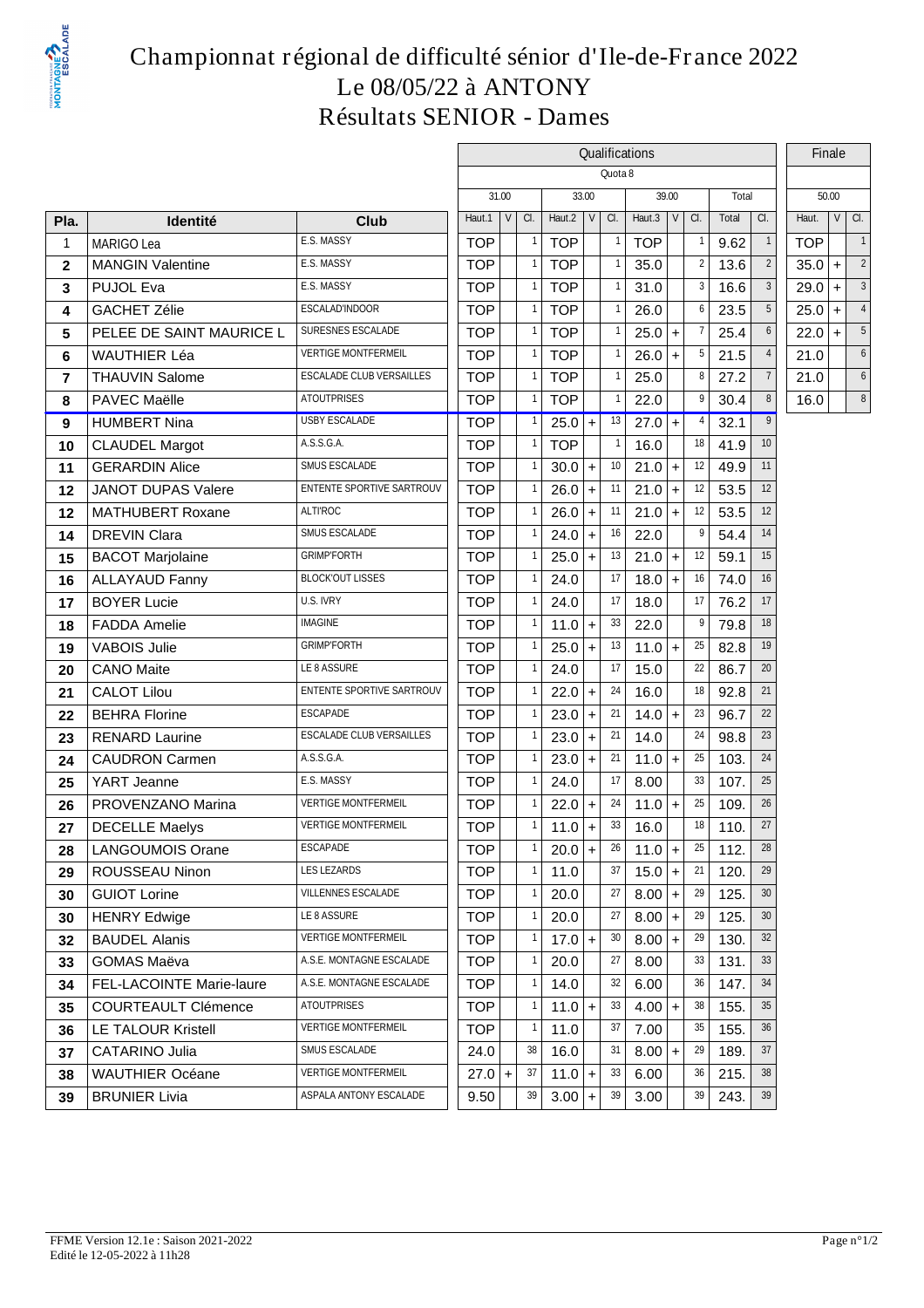

### **Championnat régional de difficulté sénior d'Ile-de-France 2022 Le 08/05/22 à ANTONY Résultats SENIOR - Hommes**

|                |                                   |                                 | Qualifications |       |    |            |              |                    |            |           |                |       |                 |          | Finale                      |  |
|----------------|-----------------------------------|---------------------------------|----------------|-------|----|------------|--------------|--------------------|------------|-----------|----------------|-------|-----------------|----------|-----------------------------|--|
|                |                                   |                                 |                |       |    |            |              | Quota <sub>8</sub> |            |           |                |       |                 |          |                             |  |
|                |                                   |                                 |                | 36.00 |    | 33.00      |              |                    |            | 29.00     |                | Total |                 |          | 50.00                       |  |
| Pla.           | <b>Identité</b>                   | <b>Club</b>                     | Haut.1         | V     | a. | Haut.2     | $\mathsf{V}$ | a.                 | Haut.3     | V         | CI.            | Total | a.              | Haut.    | $\vee$<br>a.                |  |
| $\overline{1}$ | <b>DUFAYET Gabriel</b>            | E.S. MASSY                      | <b>TOP</b>     |       |    | <b>TOP</b> |              |                    | <b>TOP</b> |           |                | 9.54  | $\overline{1}$  | $31.0 +$ |                             |  |
| $\mathbf{2}$   | <b>LE BRIS Arthur</b>             | E.S. MASSY                      | <b>TOP</b>     |       |    | <b>TOP</b> |              |                    | 27.0       | $+$       | 3              | 19.0  | $\mathbf{3}$    | 31.0     | $\overline{2}$              |  |
| 3              | <b>GAGNEUX Pascal</b>             | SMUS ESCALADE                   | <b>TOP</b>     |       |    | <b>TOP</b> |              |                    | 25.0       | $\ddot{}$ | 6              | 25.2  | 6               | 30.0     | 3                           |  |
| 4              | <b>CHABRIER Killian</b>           | E.S. MASSY                      | <b>TOP</b>     |       |    | <b>TOP</b> |              |                    | 25.0       |           | 9              | 28.6  | 8               | 26.5     | $\overline{4}$<br>$\ddot{}$ |  |
| 5              | DE CORDOVA Jérémy                 | <b>IMAGINE</b>                  | <b>TOP</b>     |       |    | <b>TOP</b> |              |                    | 25.0       | $+$       | 6              | 25.2  | $6\phantom{1}$  | 26.5     | 5                           |  |
| 6              | <b>REBOLLO Arthur</b>             | E.S. MASSY                      | <b>TOP</b>     |       |    | <b>TOP</b> |              |                    | $27.0 +$   |           | 3              | 19.0  | 3               | $22.0 +$ | 6                           |  |
| $\overline{7}$ | <b>SHANKLAND Pierre</b>           | E.S. MASSY                      | <b>TOP</b>     |       |    | <b>TOP</b> |              |                    | 28.0       |           | $\overline{2}$ | 13.4  | $\overline{2}$  | $19.0 +$ | $\overline{7}$              |  |
| 8              | CHERIF Iliann                     | E.S. MASSY                      | <b>TOP</b>     |       |    | <b>TOP</b> |              |                    | 27.0       | $\ddot{}$ | 3              | 19.0  | 3               | $19.0 +$ | $\overline{7}$              |  |
| 9              | <b>BOCKET Damien</b>              | <b>VERTIGE MONTFERMEIL</b>      | <b>TOP</b>     |       |    | <b>TOP</b> |              |                    | $24.0 +$   |           | 10             | 33.0  | 9               |          |                             |  |
| 9              | <b>CHARMASSON Theo</b>            | E.S. MASSY                      | <b>TOP</b>     |       |    | <b>TOP</b> |              |                    | 24.0       | $+$       | 10             | 33.0  | 9               |          |                             |  |
| 11             | DEU Cédric                        | E.S. MASSY                      | 36.0           |       | 29 | <b>TOP</b> |              |                    | 25.0       | $+$       | 6              | 36.3  | 11              |          |                             |  |
| 12             | <b>VALFREDINI Antonin</b>         | <b>TEAM VERTICAL'ART</b>        | <b>TOP</b>     |       |    | <b>TOP</b> |              |                    | 16.0       |           | 23             | 47.2  | 12              |          |                             |  |
| 13             | <b>BRIERE DE L ISLE Quentin</b>   | E.S. MASSY                      | <b>TOP</b>     |       |    | 31.0       | $+$          | 13                 | 24.0       | $+$       | 10             | 48.5  | 13              |          |                             |  |
| 13             | <b>GUINDEUIL Nicolas</b>          | A.S.E. MONTAGNE ESCALADE        | <b>TOP</b>     |       |    | $31.0 +$   |              | 13                 | 24.0       | $\ddot{}$ | 10             | 48.5  | 13              |          |                             |  |
| 15             | CHIBA Léo                         | E.S. MASSY                      | <b>TOP</b>     |       |    | 28.0       |              | 17                 | 24.0       | $+$       | 10             | 54.2  | 15              |          |                             |  |
| 16             | <b>BRIERE DE L ISLE Alexandre</b> | E.S. MASSY                      | <b>TOP</b>     |       |    | 31.0       | $\ddot{}$    | 13                 | 19.0       |           | 18             | 62.6  | 16              |          |                             |  |
| 17             | <b>LANTONNET Nathan</b>           | <b>ESCALADE CLUB VERSAILLES</b> | <b>TOP</b>     |       |    | 27.0       |              | 19                 | 19.0       |           | 18             | 72.9  | 17              |          |                             |  |
| 18             | <b>BERNIER Mael</b>               | E.S. MASSY                      | <b>TOP</b>     |       |    | 25.0       | $\ddot{}$    | 24                 | 20.0       |           | 16             | 73.3  | 18              |          |                             |  |
| 19             | <b>BLOUIN Jimmy</b>               | <b>GRIMPFORTH</b>               | <b>TOP</b>     |       |    | 26.0       |              | 23                 | $19.0 +$   |           | 17             | 73.9  | 19              |          |                             |  |
| 20             | RAVELOMANANTSOA Raphaë            | SMUS ESCALADE                   | <b>TOP</b>     |       |    | 26.0       | $\ddot{}$    | 20                 | 19.0       |           | 18             | 76.6  | 20              |          |                             |  |
| 21             | <b>KEODARA Antoine</b>            | E.S. MASSY                      | <b>TOP</b>     |       |    | 22.0       | $\ddot{}$    | 30                 | 23.0       | $+$       | 15             | 80.6  | 21              |          |                             |  |
| 22             | <b>CARBONNE Thomas</b>            | CLUB IGNYMONTAIN D'ESCALAD      | <b>TOP</b>     |       |    | 25.0       |              | 25                 | 19.0       |           | 18             | 83.6  | $22\,$          |          |                             |  |
| 23             | <b>LETENDRE Martin</b>            | <b>IMAGINE</b>                  | <b>TOP</b>     |       |    | 28.0       | $\ddot{}$    | 16                 | $15.0 +$   |           | 27             | 84.0  | 23              |          |                             |  |
| 24             | <b>POTTIER Romain</b>             | <b>IMAGINE</b>                  | <b>TOP</b>     |       |    | 26.0       | $+$          | 20                 | 16.0       |           | 23             | 84.8  | 24              |          |                             |  |
| 25             | <b>TRIBOULIN Pierre</b>           | <b>IMAGINE</b>                  | <b>TOP</b>     |       |    | 28.0       |              | 17                 | 15.0       | $+$       | 27             | 87.8  | 25              |          |                             |  |
| 26             | <b>BICHON REYNAUD Gabriel</b>     | <b>AGRIPPINE</b>                | <b>TOP</b>     |       |    | 26.0       | $\ddot{}$    | 20                 | 15.0       | $+$       | 27             | 96.2  | 26              |          |                             |  |
| 27             | <b>NABAT Pierre</b>               | A.S.E. MONTAGNE ESCALADE        | <b>TOP</b>     |       |    | 23.0       |              | 28                 | $15.0 +$   |           | 27             | 112.  | 27              |          |                             |  |
| 28             | <b>LEGRAND Xavier</b>             | LE 8 ASSURE                     | <b>TOP</b>     |       |    | 22.0       |              | 33                 | $15.0 +$   |           | 27             | 122.  | 28              |          |                             |  |
| 29             | <b>BARBASTE Raphael</b>           | Licence HORS CLUB               | $36.0$ +       |       | 28 | 24.0       |              | 26                 | 16.0       |           | 23             | 133.  | 29              |          |                             |  |
| 30             | <b>MENEGAT Guillaume</b>          | SURESNES ESCALADE               | 32.0           |       | 33 | 21.0       |              | 38                 | 19.0       |           | 18             | 159.  | 30 <sup>°</sup> |          |                             |  |
| 31             | <b>GERRI Olivier</b>              | <b>CLUBHARDBLOC</b>             | 35.0           |       | 30 | $23.0 +$   |              | 27                 | 15.0       | $+$       | 27             | 159.  | 31              |          |                             |  |
| 32             | LE GOFF Cédric                    | SMUS ESCALADE                   | $33.0$ +       |       | 31 | 22.0       | $+$          | 30                 | $15.0 +$   |           | 27             | 173.  | 32              |          |                             |  |
| 33             | <b>DECELLE Theo</b>               | <b>VERTIGE MONTFERMEIL</b>      | 33.0           |       | 32 | 20.0       | $\ddot{}$    | 40                 | 16.0       |           | 23             | 177.  | 33              |          |                             |  |
| 34             | <b>GRIS Alexis</b>                | CLUB IGNYMONTAIN D'ESCALAD      | $30.0$ +       |       | 36 | $22.0 +$   |              | 30                 | 15.0       | $\ddot{}$ | 27             | 190.  | 34              |          |                             |  |
| 35             | <b>SOUPEY Nils</b>                | ASPALA ANTONY ESCALADE          | $31.0$ +       |       | 34 | 22.0       |              | 33                 | $15.0 +$   |           | 27             | 192.  | 35              |          |                             |  |
| 36             | <b>DECOUX Louis Marie</b>         | SEVRESCALADE - DYNAMIC SE       | $29.0$ +       |       | 39 | 23.0       |              | 28                 | 7.00       |           | 45             | 225.  | 36              |          |                             |  |
| 37             | <b>AUSTIN Tom</b>                 | <b>ODACES</b>                   | $21.0$ +       |       | 45 | $21.0 +$   |              | 36                 | 15.0       | $\ddot{}$ | 27             | 231.  | 37              |          |                             |  |
| 38             | <b>BIALOKRYTY Bartosz</b>         | <b>ESCAPADE</b>                 | $31.0$ +       |       | 34 | 20.0       |              | 41                 | $12.0 +$   |           | 40             | 240.  | 38              |          |                             |  |
| 39             | <b>DENTRAYGUES Mael</b>           | <b>ODACES</b>                   | $30.0$ +       |       | 36 | 20.0       |              | 41                 | 15.0       |           | 37             | 241.  | 39              |          |                             |  |
| 40             | <b>STENVOT Victor</b>             | USBY ESCALADE                   | 29.0           |       | 41 | 22.0       |              | 33                 | 5.00       |           | 46             | 254.  | 40              |          |                             |  |
| 41             | <b>CORLOUER Arthur</b>            | <b>ASSGA</b>                    | $30.0$ +       |       | 36 | 19.0       |              | 44                 | 13.0       |           | 39             | 254.  | 41              |          |                             |  |
| 42             | <b>BOTTEREAU Antoine</b>          | <b>ESCAPADE</b>                 | $29.0$ +       |       | 39 | 21.0       |              | 38                 | 4.00       | $+$       | 47             | 267.  | 42              |          |                             |  |
| 43             | <b>JONCQUEZ Thibaut</b>           | LE8ASSURE                       | $21.0$ +       |       | 45 | $21.0 +$   |              | 36                 | $7.00 +$   |           | 42             | 270.  | 43              |          |                             |  |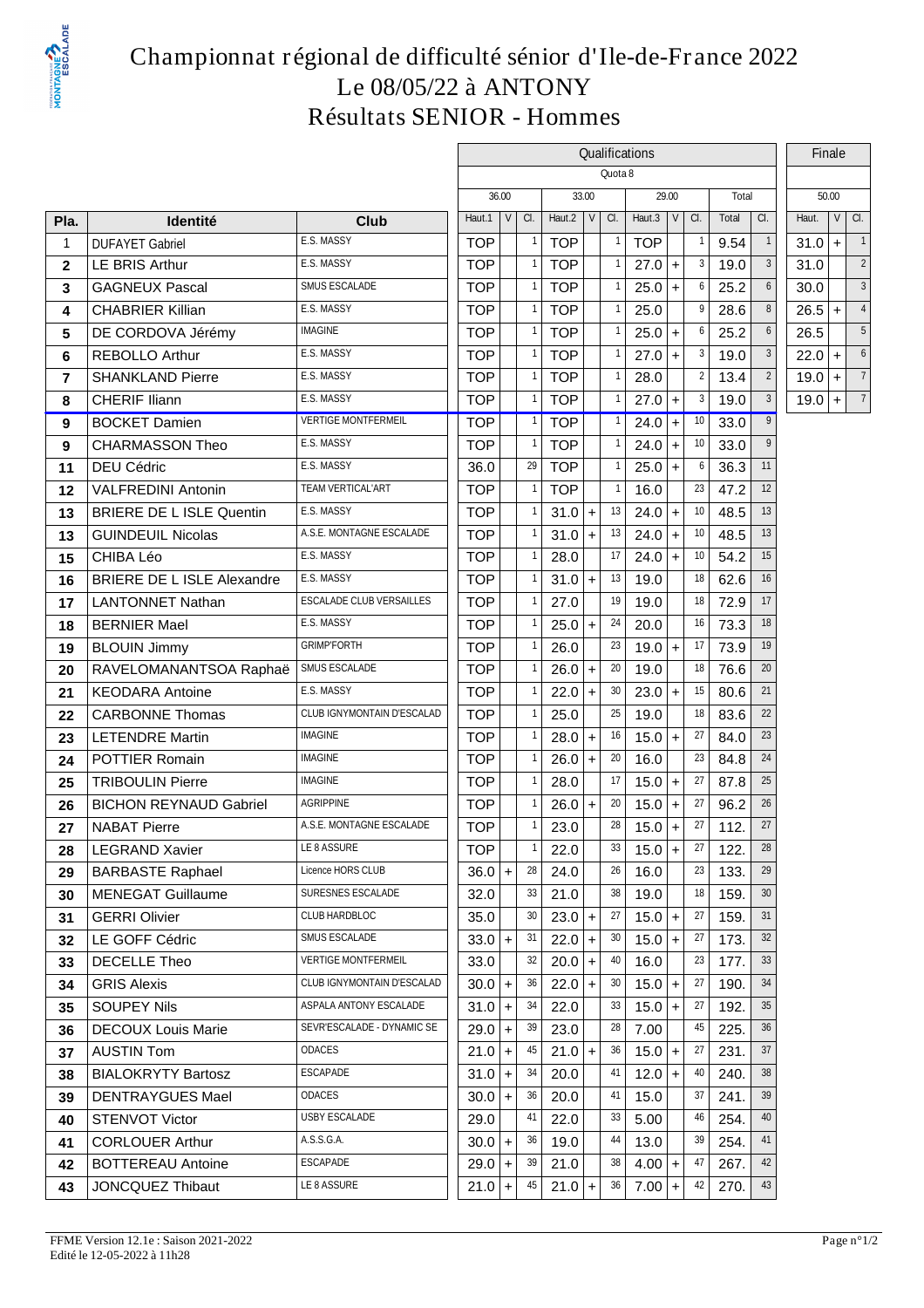### **Championnat régional de difficulté sénior d'Ile-de-France 2022 Le 08/05/22 à ANTONY Résultats SENIOR - Hommes**

|      |                       |                      |        |       |          |        |           |         | Qualifications |                         |     |       |    | Finale                         |
|------|-----------------------|----------------------|--------|-------|----------|--------|-----------|---------|----------------|-------------------------|-----|-------|----|--------------------------------|
|      |                       |                      |        |       |          |        |           | Quota 8 |                |                         |     |       |    |                                |
|      |                       |                      |        | 36.00 |          |        | 33.00     |         |                | 29.00                   |     | Total |    | 50.00                          |
| Pla. | <b>Identité</b>       | <b>Club</b>          | Haut.1 | V     | $\alpha$ | Haut.2 | V         | CI.     | Haut.3         | $\mathsf{I} \mathsf{V}$ | CI. | Total | a. | V <sub>1</sub><br>CI.<br>Haut. |
| 44   | <b>GERARD Damien</b>  | <b>AULNAY GRIMPE</b> | 27.0   |       | 43       | 20.0   |           | 41      | $7.00 +$       |                         | 42  | 278.  | 44 |                                |
| 45   | <b>HARAULT Jérôme</b> | <b>LES LEZARDS</b>   | 21.0   | $+$   | 45       | 19.0   |           | -44 I   | 15.0           |                         | 37  | 280.  | 45 |                                |
| 46   | MALEZIEUX Guillaume   | ASSGA                | 29.0   |       | 41       | 11.0   |           | 48      | $7.00 +$       |                         | 42  | 292.  | 46 |                                |
| 47   | PRESLE François       | <b>ESCAPADE</b>      | 21.0   | $+$   | 45       | 13.0   | $\ddot{}$ | 47 I    | $10.0 +$       |                         | 41  | 299.  | 47 |                                |
| 48   | <b>SERVAN Cedric</b>  | <b>ATOUTPRISES</b>   | 26.0   |       | 44       | 19.0   |           | -44     | $2.00 +$       |                         | 48  | 308.  | 48 |                                |

Nb Inscrit = 48, Nb Absent = 0, Nb Abandon = 0, Nb Disqualifié =  $0$ 

Le Juge :

Le Président du Jury : Patrick MOMBAERTS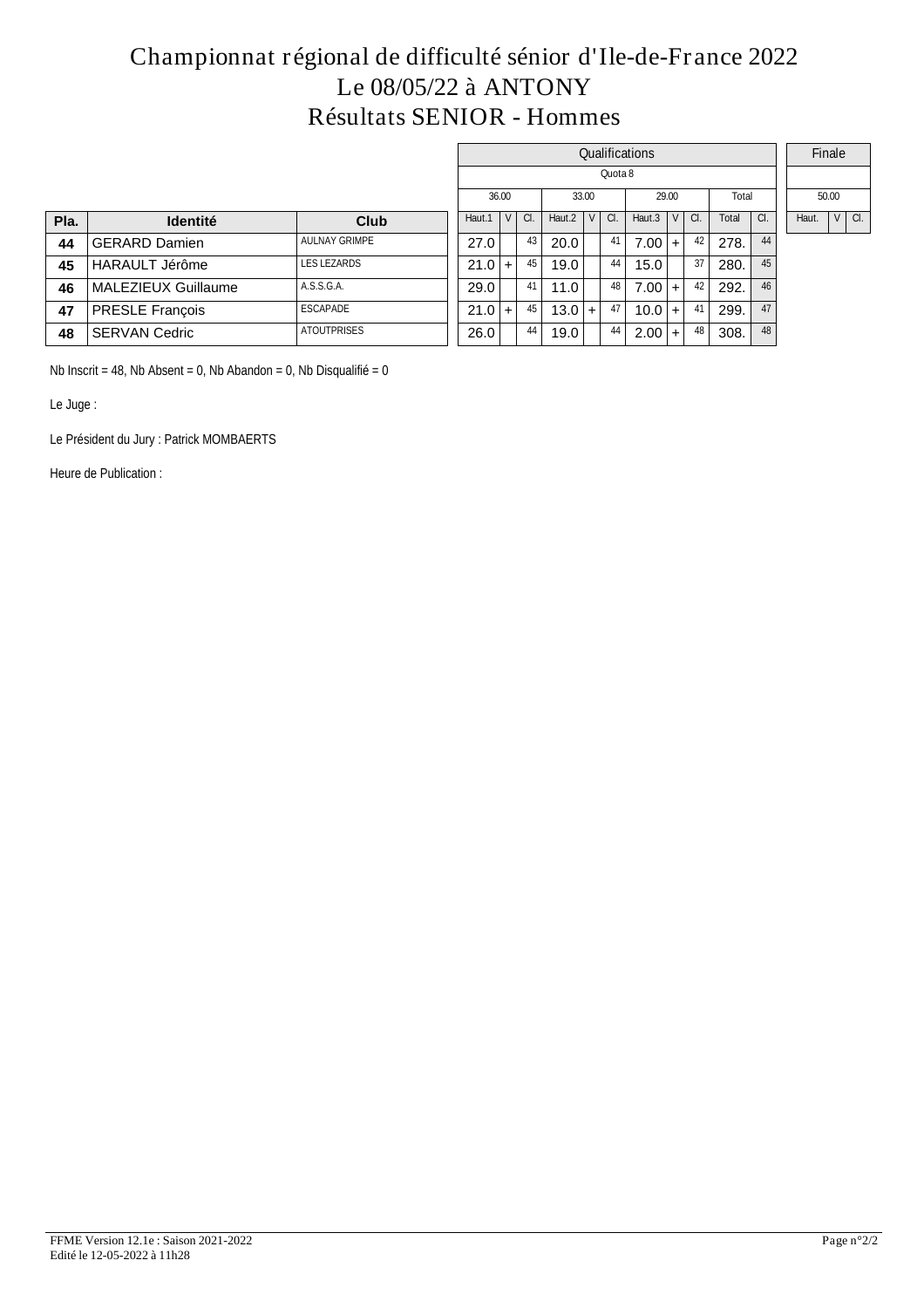# **Championnat régional de difficulté jeunes et vétéran d'Ile-de-France 2022 Le 07/05/22 à ANTONY Résultats VETERAN - Dames**

|                |                           |                          |            |     |          |          |         | Qualifications   |       |     |       |                  |            | Finale |                |
|----------------|---------------------------|--------------------------|------------|-----|----------|----------|---------|------------------|-------|-----|-------|------------------|------------|--------|----------------|
|                |                           |                          |            |     |          |          | Quota 8 |                  |       |     |       |                  |            |        |                |
|                |                           |                          | 33.00      |     |          | 38.00    |         |                  | 40.00 |     | Total |                  |            | 50.00  |                |
| Pla.           | <b>Identité</b>           | <b>Club</b>              | Haut.1 $V$ | CI. | Haut.2   | $ v $ a. |         | Haut.3 $ V $ Cl. |       |     | Total | $\alpha$         | Haut.      |        | v c.           |
|                | <b>LADLAD Lesley</b>      | E.S. MASSY               | <b>TOP</b> |     | TOP      |          |         | <b>TOP</b>       |       |     | 3.46  |                  | <b>TOP</b> |        |                |
| $\overline{2}$ | PONS Magali               | ASPALA ANTONY ESCALADE   | <b>TOP</b> |     | TOP      |          |         | 30.0             |       |     | 6.00  |                  | 30.0       | $+$    |                |
| 3              | <b>MORANDINI Natacha</b>  | ALJ ESCALADE             | <b>TOP</b> |     | 36.0     |          |         | 25.0             | $+$   |     | 9.80  |                  | 20.0       | $+$    |                |
| 4              | <b>BONZOM Christine</b>   | <b>TEAM BLOCKOUT</b>     | <b>TOP</b> |     | TOP      |          |         | 30.0             | $+$   |     | 4.90  |                  | 18.0       | $\pm$  |                |
| 5              | <b>CHOPLIN May</b>        | SURESNES ESCALADE        | <b>TOP</b> |     | 31.0     |          | 5       | 20.0             | $+$   |     | 15.0  |                  | 18.0       | $+$    |                |
| 6              | <b>CAUVIN Carole</b>      | SMUS ESCALADE            | <b>TOP</b> |     | $22.0 +$ |          |         | 23.0             |       | 6 I | 18.0  |                  | 15.0       | $+$    | 6              |
|                | <b>RABOT Nathalie</b>     | A.S.E. MONTAGNE ESCALADE | <b>TOP</b> |     | 27.0     | $+$      |         | 20.0             |       | 9   | 18.4  |                  | 15.0       |        |                |
| 8              | <b>SILLIERE Benedicte</b> | MEAUX ESCALADE           | <b>TOP</b> |     | 24.5     | $+$      |         | 25.0             |       | 51  | 14.4  |                  | 11.0       |        | 8 <sup>1</sup> |
| 9              | <b>GOUJON Sandrine</b>    | ASPALA ANTONY ESCALADE   | <b>TOP</b> |     | $23.0$ + |          | 8       | 20.0             | $+$   |     | 18.9  |                  |            |        |                |
| 10             | <b>LAMBERT Valérie</b>    | A.L.J ESCALADE           | <b>TOP</b> |     | 20.0     |          | 11      | 20.0             |       |     | 25.0  | 10 <sup>10</sup> |            |        |                |
| 11             | MOISAN Stéphanie          | LEVALLOIS SPORTING CLUB  | <b>TOP</b> |     | 22.0     |          | 10      | 19.0             |       | 11  | 25.6  | 11               |            |        |                |

Nb Inscrit = 11, Nb Absent = 0, Nb Abandon = 0, Nb Disqualifié = 0

Le Juge :

Le Président du Jury : Patrick MOMBAERTS